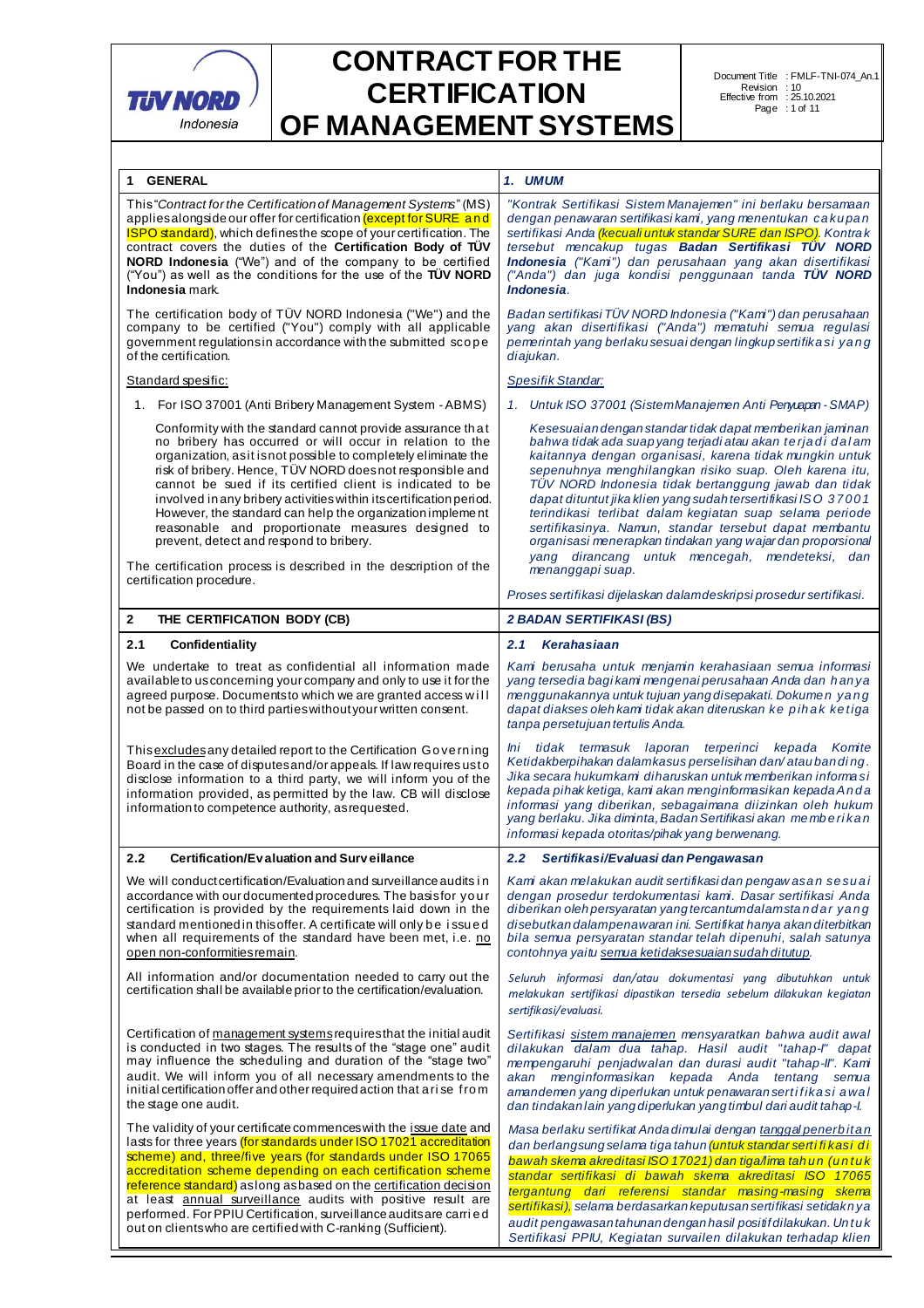

Г

# **CONTRACT FOR THE CERTIFICATION OF MANAGEMENT SYSTEMS**

Document Title Revision Effective from Page : FMLF-TNI-074\_An.1 : 10 : 25.10.2021 : 2 of 11

*yang tersertifikasi dengan peringkat C (cukup).*

| In justified cases it may be necessary to conduct surveillance<br>audits at a shorter interval, with extended length; or special<br>audits. The need for this is at our discretion and may become<br>necessary if through complaints, surveillance or other sources we<br>decide that an unscheduled audit is required to re-confirm<br>compliance to the certification requirements (see 2.4 special<br>audit). | Dalam kasus yang dibenarkan, mungkin perlu dilakukan audit<br>pengawasan pada interval yang lebih pendek, dengan<br>penambahan jumlah audit pengawasan; atau audit khusus.<br>Kebutuhan akan halini sesuai dengan kebijaksanaan kami dan<br>mungkin diperlukan jika melalui keluhan, pengawasan, atau<br>sumber lain, kami memutuskan bahwa audit tak terjadwal<br>diperlukan untuk mengkonfirmasi kembali kepatuhan terhadap<br>persyaratan sertifikasi (lih.2.4 Audit khusus). |  |
|------------------------------------------------------------------------------------------------------------------------------------------------------------------------------------------------------------------------------------------------------------------------------------------------------------------------------------------------------------------------------------------------------------------|----------------------------------------------------------------------------------------------------------------------------------------------------------------------------------------------------------------------------------------------------------------------------------------------------------------------------------------------------------------------------------------------------------------------------------------------------------------------------------|--|
| Note: Certification is the used term for all scheme under ISO                                                                                                                                                                                                                                                                                                                                                    | Catatan: Sertifikasi adalah istilah yang digunakan untuk semua                                                                                                                                                                                                                                                                                                                                                                                                                   |  |
| 17021, whilst Evaluation if for all standard under accreditation                                                                                                                                                                                                                                                                                                                                                 | skema di bawah ISO 17021, sedangkan Evaluasi untuk semua                                                                                                                                                                                                                                                                                                                                                                                                                         |  |
| scheme of ISO 17065.                                                                                                                                                                                                                                                                                                                                                                                             | sertifikasi di bawah skema akreditasi ISO 17065.                                                                                                                                                                                                                                                                                                                                                                                                                                 |  |
| <b>Recertification Audit</b><br>2.3                                                                                                                                                                                                                                                                                                                                                                              | 2.3 Audit Resertifikasi                                                                                                                                                                                                                                                                                                                                                                                                                                                          |  |
| The purpose of recertification (RC) audit is to confirm the<br>continued conformity and effectiveness of the management<br>system as a whole, and its continued relevance and applicability<br>for the scope of certification which include the review of previous<br>surveillance audit reports and consider the performance of the<br>management system over the most recent certification cycle.              | Tujuan audit resertifikasi (RC) adalah untuk memastikan<br>kesesuaian dan keefektifan sistem manajemen secara terus-<br>menerus secara menyeluruh, dan relevansi dan penerapannya<br>yang berkelanjutan untuk lingkup sertifikasi yang mencakup<br>peninjauan laporan audit pengawasan sebelumnya dan<br>mempertimbangkan kinerja dari sistemmanajemen selama siklus<br>sertifikasi terbaru.                                                                                     |  |
| For certification scheme under ISO 17021, RC Audit may need to                                                                                                                                                                                                                                                                                                                                                   | Untuk skema sertifikasi dibawah ISO 17021, Audit RC mungkin                                                                                                                                                                                                                                                                                                                                                                                                                      |  |
| have a stage 1 audit in situations where there have been                                                                                                                                                                                                                                                                                                                                                         | memerlukan audit tahap 1 dalamsituasi di mana ada perubahan                                                                                                                                                                                                                                                                                                                                                                                                                      |  |
| significant changes to the management system.                                                                                                                                                                                                                                                                                                                                                                    | signifikan pada sistemmanajemen.                                                                                                                                                                                                                                                                                                                                                                                                                                                 |  |
| When RC audit are successfully completed prior to the expiry                                                                                                                                                                                                                                                                                                                                                     | Ketika audit RC berhasil diselesaikan sebelum tanggal                                                                                                                                                                                                                                                                                                                                                                                                                            |  |
| date of the existing certification, the expiry date of the new                                                                                                                                                                                                                                                                                                                                                   | kedaluwarsa sertifikasi yang ada, tanggal kedaluwarsa sertifikasi                                                                                                                                                                                                                                                                                                                                                                                                                |  |
| certification can be based on the expiry date of the existing                                                                                                                                                                                                                                                                                                                                                    | baru dapat didasarkan pada tanggal kedaluwarsa sertifikasi yang                                                                                                                                                                                                                                                                                                                                                                                                                  |  |
| certification. The issue date on a new certificate shall be on or                                                                                                                                                                                                                                                                                                                                                | ada. Tanggal penerbitan sertifikat baru harus pada atau setelah                                                                                                                                                                                                                                                                                                                                                                                                                  |  |
| after the recertification decision.                                                                                                                                                                                                                                                                                                                                                                              | keputusan sertifikasi ulang.                                                                                                                                                                                                                                                                                                                                                                                                                                                     |  |
| If RC audit cannot be completed or we unable to verify the                                                                                                                                                                                                                                                                                                                                                       | Jika audit RC tidak dapat diselesaikan atau kami tidak dapat                                                                                                                                                                                                                                                                                                                                                                                                                     |  |
| implementation of corrections and corrective actions for any major                                                                                                                                                                                                                                                                                                                                               | memverifikasi pelaksanaan koreksi dan tindakan korektif untuk                                                                                                                                                                                                                                                                                                                                                                                                                    |  |
| non-conformity prior to the expiry date of the certification, then                                                                                                                                                                                                                                                                                                                                               | setiap ketidaksesuaian utama sebelum tanggal berakhimya                                                                                                                                                                                                                                                                                                                                                                                                                          |  |
| recertification shall not be recommended and the validity of the                                                                                                                                                                                                                                                                                                                                                 | sertifikasi, maka sertifikasi ulang tidak direkomendasikan dan                                                                                                                                                                                                                                                                                                                                                                                                                   |  |
| certification shall not be extended. You will be informed and the                                                                                                                                                                                                                                                                                                                                                | validitas sertifikasi tidak akan diperpanjang. Anda akan diberitahu                                                                                                                                                                                                                                                                                                                                                                                                              |  |
| consequences will be explained, as follow:                                                                                                                                                                                                                                                                                                                                                                       | dan konsekuensinya akan dijelaskan, sbb:                                                                                                                                                                                                                                                                                                                                                                                                                                         |  |
| Following expiration of certification, we can restore certification                                                                                                                                                                                                                                                                                                                                              | Setelah berakhirnya sertifikat, kami dapat memulihkan sertifikasi                                                                                                                                                                                                                                                                                                                                                                                                                |  |
| within 6 monthsprovided that the outstanding recertification are                                                                                                                                                                                                                                                                                                                                                 | dalam 6 bulan dengan ketentuan bahwa resertifikasi yang                                                                                                                                                                                                                                                                                                                                                                                                                          |  |
| completed, otherwise at least a stage 2 audit shall be conducted.                                                                                                                                                                                                                                                                                                                                                | disempurnakan telah selesai, jika tidak, setidaknya audit tah ap 2                                                                                                                                                                                                                                                                                                                                                                                                               |  |
| The effective date on the certification shall be on or after the                                                                                                                                                                                                                                                                                                                                                 | harus dilakukan. Tanggal efektif pada sertifikasi harus pada atau                                                                                                                                                                                                                                                                                                                                                                                                                |  |
| recertification decision and the expiry date shall be based on prior                                                                                                                                                                                                                                                                                                                                             | setelah keputusan sertifikasi ulang dan tanggal kadaluwarsa                                                                                                                                                                                                                                                                                                                                                                                                                      |  |
| certification cycle.                                                                                                                                                                                                                                                                                                                                                                                             | harus didasarkan pada siklus sertifikasi sebelumnya.                                                                                                                                                                                                                                                                                                                                                                                                                             |  |
|                                                                                                                                                                                                                                                                                                                                                                                                                  |                                                                                                                                                                                                                                                                                                                                                                                                                                                                                  |  |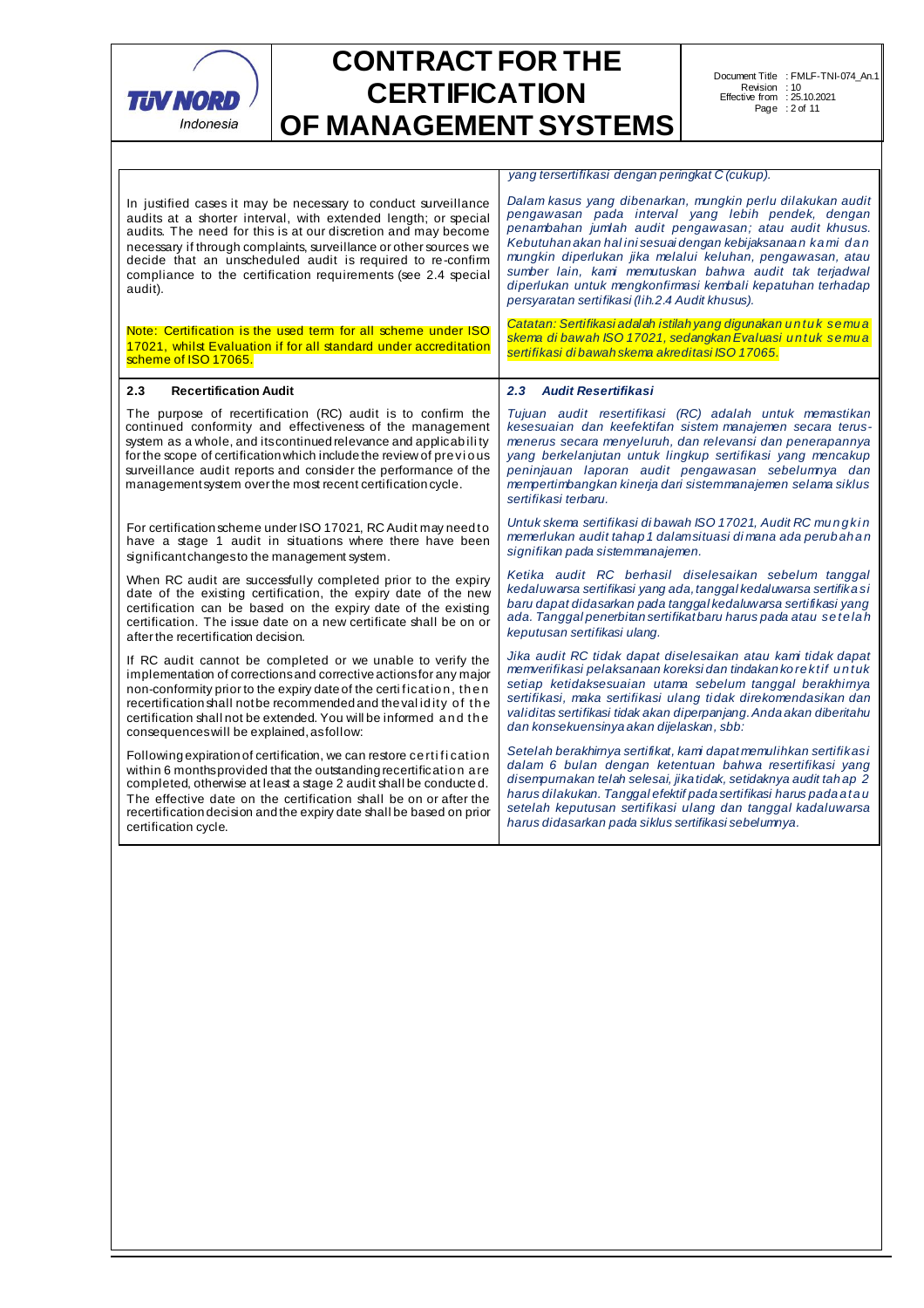

### **2.4 Special Audit**

### **a. Expanding or Decreasing or Changing Scope/Ranking**

In response to an application from you for expanding the scope of a certification already granted, we will undertake a review of the application and determine any audit activities necessary to decide whether or not the extension may be granted. This may be conducted in conjunction with a surveillance audit.

#### Note: Ranking term is used for PPIU certification only.

#### **b. Follow-up (Verification) Audit**

In the event that non conformances are issued during certification, or surveillance, or recertification audit, where i t is necessary an additional follow up audit will be sche d u l ed and carrier out to verify corrective action.

### **c. Short-notice/Unannounced Audit**

It may be necessary for us to conduct audits of you at sh o rt notice or unannounced to investigate complaints, or in response to changes, or as follow up on suspended clients.

### **i. For OH&SMS Certification:**

You shall inform the Certification Body without delay of the occurrence of a serious incident related to occupational health and safety, for example, a serious accident, or a serious breach of regulation necessitating the involvement of the competent regulatory authority.

Independently from the involvement of the competent regulatory authority, a special audit may be necessary in the event that we becomes aware that there has been a serious incident, in order to investigate if the management system has not been compromised and did function effectively. We will document the outcome of its investigation and decide on the actions to be taken, including a suspension or withdra wal of the certification, in cases where it can be demonstrated that the system seriously failed to meet the OH&S certification requirements.

### **ii. For ISO 13485 Certification (KAN K-07.06)**

This audit is needed if:

- 1. There are external factors such as:
	- a. Post-market surveillance data is available about related tools that show significant shortcomings in quality management systems b. Significant information regarding the safety of
	- products certified by the certification body.
- 2. Significant changes that occur are notified as required by regulations or that apply to the certification body, and can affect the decision of the client's compliance statement with the laws and regulations. Example:
	- a. Quality Management System, impact and changes:
		- New ownership
		- Expansion of manufacturing and/or design control
		- New facilities, location changes
		- Modification of the location of operations involved in manufacturing activities (e.g. relocation of manufacturing operations to new locations or concentration of design and/or development of functions for severa l manufacturing locations).
		- New processes, process changes.
		- Changes in management personnel.
	- b. Product related changes:

#### *2.4 Audit Khusus*

#### *a. Perluasan atau Pengurangan atau Perubahan Ruang Lingkup/Peringkat*

*Sebagai tanggapan atas aplikasi dari Anda untuk memperluas ruang lingkup sertifikasi yang tela h d i be rika n , kami akan melakukan peninjauan terhadap aplikasi dan menentukan kegiatan audit yang diperlukan untuk memutuskan apakah perluasan dapat diberikan a tau ti da k. Ini dapat dilakukan bersamaan dengan audit pengawasan.*

*Catatan: Istilah peringkat digunakan dalam sertifikasi PPIU.*

#### *b. Audit Lanjutan (Verifikasi)*

*Pada saat ketidaksesuaian dikeluarkan selama sertifikasi, atau pengawasan, atau audit resertifikasi, dimana diperlukan audit lanjutan akan dijadwalkan dan dijalankan untuk memverifikasi tindakan korektif.*

### *c. Audit Tiba-Tiba*

*Kami mungkin perlu melakukan audit terhadap Anda se ca ra mendadak atau tanpa pemberitahuan untuk menyelidiki keluhan, atau sebagai tanggapan atas perubahan, atau sebagai tindak lanjut pada klien yang ditangguhkan.*

#### **i. Khusus** *untuk Sistem Manajemen Kesehatan & Keselamatan Kerja:*

*Anda harus menginformasikan Badan Sertifikasi tanpa penundaan apabila terjadi insiden serius yang terkait dengan K3 (misalnya kecelakaan serius, atau pelanggaran serius terhadap peraturan) yang mengharuskan keterlibatan otoritas berwenang.*

*Terlepas dari keterlibatan otoritas yang berwenang tersebut , audit khusus mungkin diperlukan dalam hal Badan Sertifikasi mengetahui bahwa telah terjadi insi de n serius tersebut untuk menyelidiki dan memastikan bahwa sistem manajemen tidak berkompromi dan berfungsi secara efektif. Kami akan mendokumentasikan hasil penyelidikannya dan memutuskan tindakan yang akan diambil, termasuk penangguhan atau penarikan sertifikat, dalam kasus di mana dapat ditunjukkan bahwa sistem tersebut secara serius gagal memenuhi persyaratan sertifikasi K3.*

### **ii.** *For ISO* **13485** *Certification (KAN K-07.06)*

*Audit ini diperlukan apabila:* 

- *1. Terdapat faktor eksternal seperti:* 
	- *a. Tersedia data pengawasan pasca pasar ten ta ng alat terkait yang menunjukkan kekurangan ya n g signifikan dalam sistem manajemen mutu*
	- *b. Informasi yang signifikan terkait keamanan produk yang disertifikasi oleh lembaga sertifikasi.*
- *2. Perubahan signifikan yang terjadi yang diinformasikan sebagaimana dipersyaratkan oleh regulasi atau yang berlaku di lembaga sertifikasi, dan dapat mempengaruhi keputusan pernyataan kepatuhan klien dengan peraturan perundangan. Contoh:*
	- *a. Sistem Manajemen Mutu -dampak dan perubahan:*
		- *Kepemilikan baru*
		- *Perluasan manufaktur dan/atau pengendalian desain*
		- *Fasilitas baru, perubahan lokasi Modifikasi lokasi operasi yang terlibat d a lam kegiatan manufaktur (misalnya relokasi operasi manufaktur ke lokasi baru atau pemusatan desain dan/atau pengemba n g an fungsi untuk beberapa lokasi manufaktur).*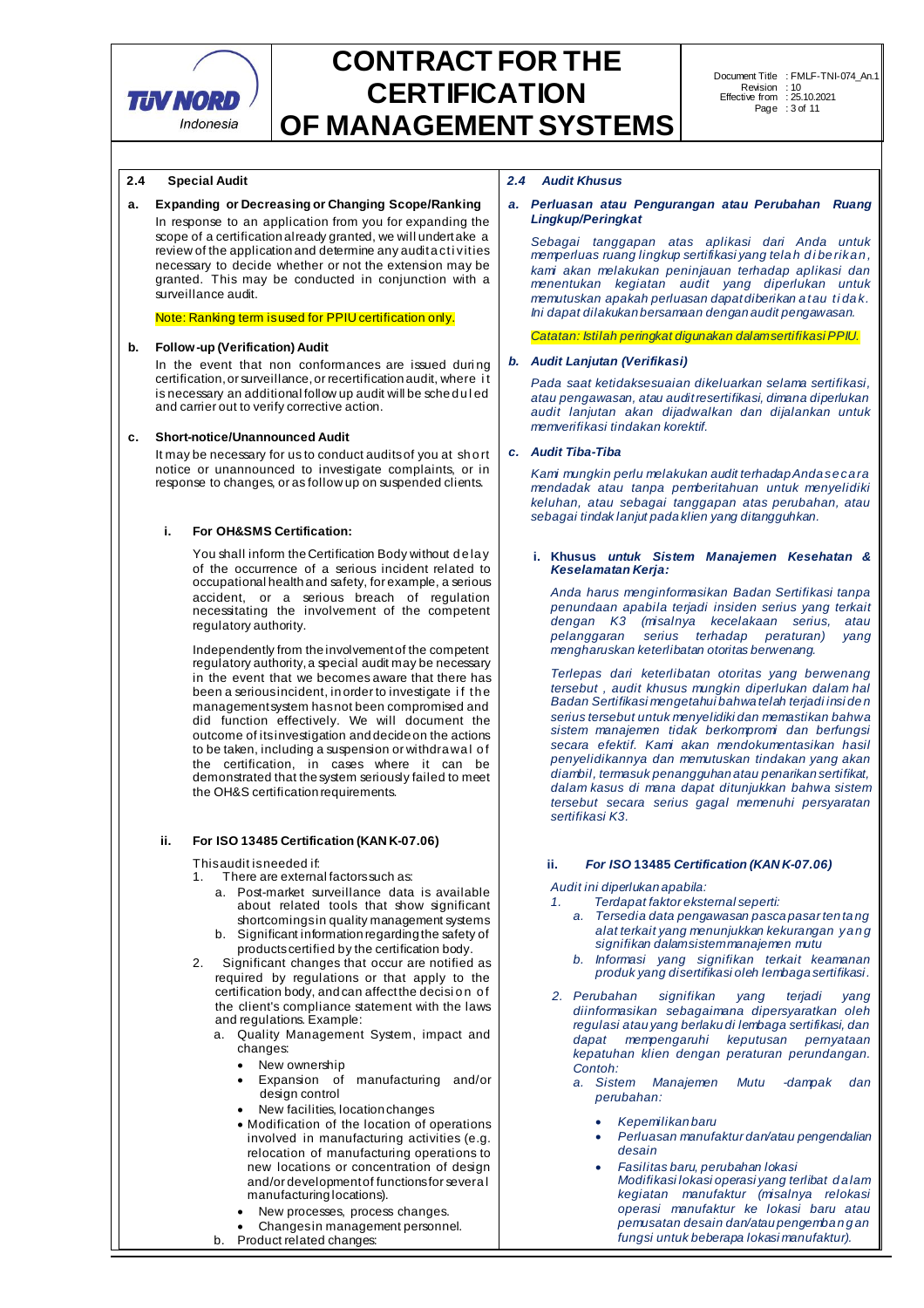

| Products, new categories.<br>• Addition of new equipment categories for<br>manufacturing scope in the quality<br>management system (e.g. the addition of<br>sterile dialysis sets for single use for<br>existing enclosure space is limited to<br>hemodialysis devices, or the addition of<br>magnetic resonance descriptions for<br>existing scope is limited to ultrasonic<br>devices).<br>c. Quality Management System & product<br>related changes:<br>• Changes in standards, regulations.<br>Post market supervision, vigilance.<br><b>Customer Complaint</b><br>d.<br>Unannounced or sudden audits can also be needed if<br>TÜV NORD justifies the implementation of corrective<br>actions or compliance with standards and regulations                                                                                                                                                                                                                                                                                                                               | Proses baru, perubahan proses<br>Perubahan personel manajemen<br>$\bullet$<br>b. Perubahan terkait produk:<br>Produk, kategori baru.<br>Penambahan kategori alat baru untuk ruang<br>lingkup manufaktur dalam sistem manajemen<br>mutu (misalnya penambahan set dialisa steril<br>untuk penggunaan tunggal untuk ruang<br>lingkup yang telah ada terbatas pada alat<br>hemodialisis, atau penambahan deskripsi<br>resonansi magnetik untuk ruang lingkup yang<br>ada terbatas pada alat ultrasonik).<br>c. Sistem Manajemen Mutu & perubahan terkait<br>produk:<br>Perubahan dalamstandar, regulasi.<br>۰<br>Pengawasan pasca pasar, vigilance.<br>d. Keluhan dari pelanggan<br>Audit tanpa pemberitahuan atau audit tiba tiba dapat juga<br>diperlukan jika TÜV NORD telah menjustifikasi terkait<br>implementasi tindakan korektif atau kepatuhan dengan<br>standard dan peraturan perundangan.                                                                                                                                                                                                      |  |
|------------------------------------------------------------------------------------------------------------------------------------------------------------------------------------------------------------------------------------------------------------------------------------------------------------------------------------------------------------------------------------------------------------------------------------------------------------------------------------------------------------------------------------------------------------------------------------------------------------------------------------------------------------------------------------------------------------------------------------------------------------------------------------------------------------------------------------------------------------------------------------------------------------------------------------------------------------------------------------------------------------------------------------------------------------------------------|--------------------------------------------------------------------------------------------------------------------------------------------------------------------------------------------------------------------------------------------------------------------------------------------------------------------------------------------------------------------------------------------------------------------------------------------------------------------------------------------------------------------------------------------------------------------------------------------------------------------------------------------------------------------------------------------------------------------------------------------------------------------------------------------------------------------------------------------------------------------------------------------------------------------------------------------------------------------------------------------------------------------------------------------------------------------------------------------------------|--|
| 2.5 Publications                                                                                                                                                                                                                                                                                                                                                                                                                                                                                                                                                                                                                                                                                                                                                                                                                                                                                                                                                                                                                                                             | 2.5 Publikasi                                                                                                                                                                                                                                                                                                                                                                                                                                                                                                                                                                                                                                                                                                                                                                                                                                                                                                                                                                                                                                                                                          |  |
| We keep a list of certified companies indicating the scope and<br>status of certification. The list is published by written request. This<br>includes suspension and withdrawal of registration, where<br>applicable.                                                                                                                                                                                                                                                                                                                                                                                                                                                                                                                                                                                                                                                                                                                                                                                                                                                        | Kami menyimpan daftar perusahaan bersertifikat, yang<br>menunjukkan ruang lingkup dan status sertifikasi. Daftar terseb ut<br>dapat dipublikasikan berdasarkan permintaan tertulis. Ini<br>termasuk penangguhan dan penarikan registrasi, jika berlaku.                                                                                                                                                                                                                                                                                                                                                                                                                                                                                                                                                                                                                                                                                                                                                                                                                                                |  |
| 2.6 Complaint, Disputes and Appeals                                                                                                                                                                                                                                                                                                                                                                                                                                                                                                                                                                                                                                                                                                                                                                                                                                                                                                                                                                                                                                          | 2.6 Keluhan, Perselisihan dan Banding                                                                                                                                                                                                                                                                                                                                                                                                                                                                                                                                                                                                                                                                                                                                                                                                                                                                                                                                                                                                                                                                  |  |
| We will record and confirm in writing if any complaint, disputes or<br>appeals made by you concerning our service or decisions. You<br>will be requested to fill a form (FCR-TNI-05A), which you can get<br>the form from our sales person or download it through our website<br>(www.tuv-nord.co.id).<br>In case of complaint, it will be distributed to the related Head<br>Department and will be validated. For each valid complaint it will<br>be handled internally asper Procedure of Complaint and Appeal<br>Handling (PCR-TNI-05).<br>In case of dispute or appeals, an Independent Appeal Committee<br>will be established by our Top Management when an agreement<br>cannot be reached. The Appeals Committee in respect of each<br>appeal is appointed according to our Procedure of Complaint and<br>Appeal Handling (PCR-TNI-05) which is publicly available on our<br>website.<br>You will be given the opportunity to present your case in front of<br>the Appeals Committee if you so request. The decisions of the<br>panel are final for both you and us. | Kam akan mencatat dan mengkonfirmasi secara tertulis setiap<br>keluhan, perselisihan atau banding yang diajukan oleh Anda<br>mengenai jasa pelayanan kami ataupun keputusan kami. Anda<br>akan diminta untuk mengisi formulir keluhan (FCR-TNI-05A),<br>yang dapat Anda mintakan kepada "sales" kami atau dapat<br>diunduh melalui website kami: www.tuv-nord.co.id.<br>Untuk keluhan, akan didistribusikan ke Kepala Departemen terkait<br>dan akan divalidasi. Untuk setiap keluhan yang valid akan<br>ditangani secara internal sesuai dengan Prosedur Penanganan<br>Keluhan dan Banding (PCR-TNI-05).<br>Untuk Perselisihan atau Banding, Komite Banding Independen<br>akan ditunjuk oleh Top Manajemen kami, saat sebuah<br>kesepakatan tidak dapat dicapai. Komite Banding ditunjuk sesuai<br>dengan Prosedur Penanganan Keluhan dan Banding (PCR-TNI-<br>05) vang dapat diakses/diunduh melalui website kami.<br>Anda akan diberi kesempatan untuk mempresentasikan kasus<br>Anda di depan Komte Banding, jika Anda meminta. Keputusan<br>panel banding adalah final untuk pihak Anda dan kami. |  |
|                                                                                                                                                                                                                                                                                                                                                                                                                                                                                                                                                                                                                                                                                                                                                                                                                                                                                                                                                                                                                                                                              |                                                                                                                                                                                                                                                                                                                                                                                                                                                                                                                                                                                                                                                                                                                                                                                                                                                                                                                                                                                                                                                                                                        |  |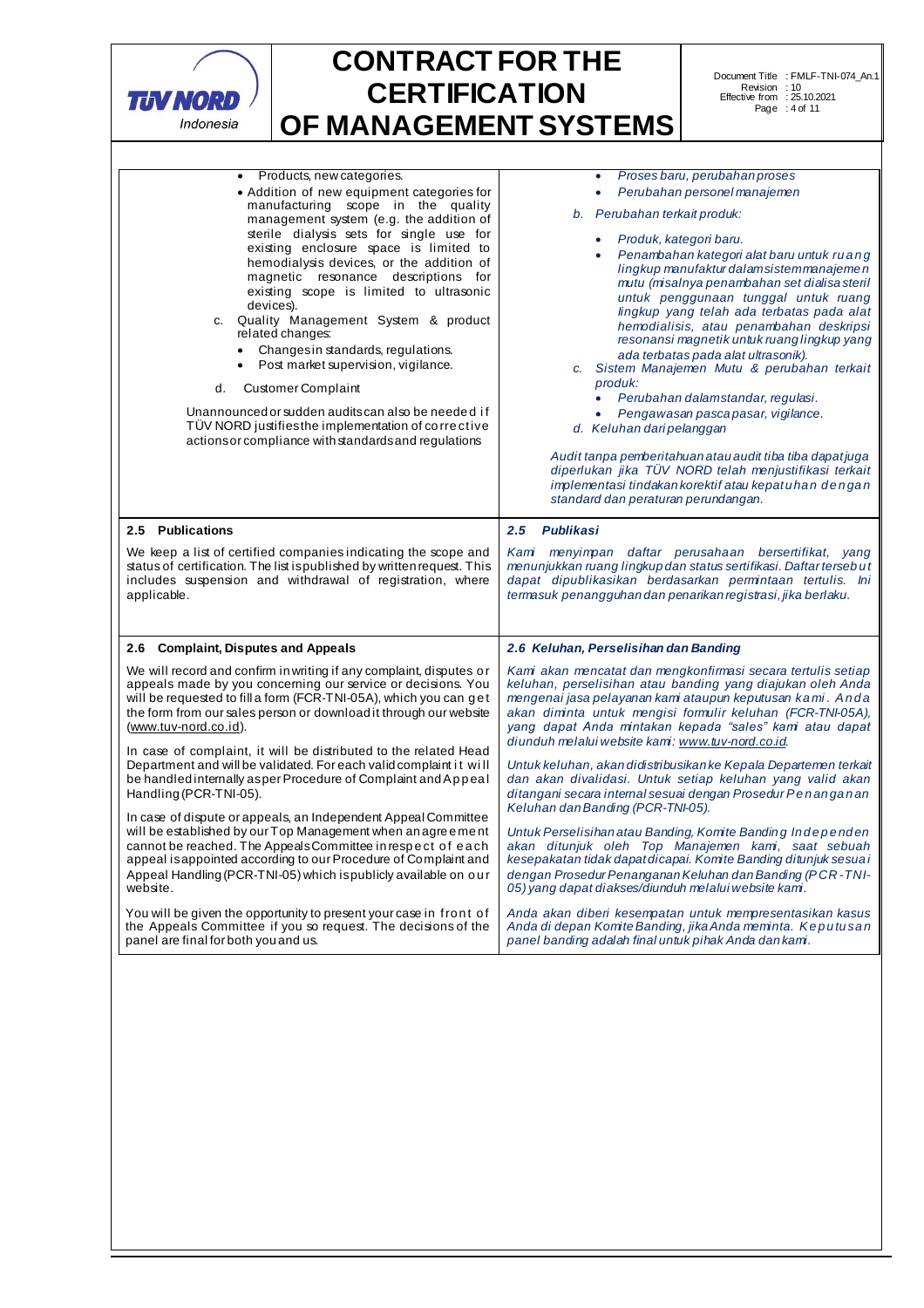

| 3<br>THE CLIENT                                                                                                                                                                                                                                                                                                               | <b>3 KLIEN</b>                                                                                                                                                                                                                                                                                                 |  |  |
|-------------------------------------------------------------------------------------------------------------------------------------------------------------------------------------------------------------------------------------------------------------------------------------------------------------------------------|----------------------------------------------------------------------------------------------------------------------------------------------------------------------------------------------------------------------------------------------------------------------------------------------------------------|--|--|
| 3.1<br>General                                                                                                                                                                                                                                                                                                                | 3.1 Umum                                                                                                                                                                                                                                                                                                       |  |  |
| You undertake to comply with all relevant provisions or<br>requirements of the management system programme/product/<br>process/service to be certified, as well as additional requirements<br>stated in this contract, the attachments, the offer for certification<br>and other TÜV documents.                               | Anda harus mematuhi semua persyaratan atau persyaratan yang<br>relevan dari programsistemmanajemen/produk/proses/jasa yang<br>akan disertifikasi, serta persyaratan tambahan yang tercantum<br>dalamkontrak ini, lampiran, penawaran sertifikasi dan dokumen<br>TÜV lainnya.                                   |  |  |
| 3.2<br><b>Preconditions for Certification</b>                                                                                                                                                                                                                                                                                 | 3.2 Prekondisi untuk Sertifikasi                                                                                                                                                                                                                                                                               |  |  |
| You undertake to nominate a contactperson in the management<br>responsible for handling the auditand corresponding with us.<br>You undertake to notify us of any consultancy services used in                                                                                                                                 | Anda harus menunjuk seorang penghubung di manajemen yang<br>bertanggung jawab untuk menangani audit dan sesuai dengan<br>kami.                                                                                                                                                                                 |  |  |
| the domain of the management system.                                                                                                                                                                                                                                                                                          | Anda berusaha memberi tahu kami tentang layanan konsultasi                                                                                                                                                                                                                                                     |  |  |
| You undertake to make available to usat least four weeks before<br>an audit all documents relating to your management system<br>(manual, procedures) and on request records of internal audits or<br>management review, as well as reports of independent reviews.                                                            | yang digunakan dalamdomain sistemmanajemen.<br>Anda harus menyediakan setidaknya empat minggu sebelum<br>audit semua dokumen yang berkaitan dengan sistem manajemen<br>Anda (manual, prosedur) dan catatan permintaan audit internal<br>atau ulasan manajemen, dan juga laporan tinjauan independen.           |  |  |
| You undertake to conduct a complete internal audit of all<br>management system requirements and a management review<br>before the certification audit (if required by the standard to be<br>certified).                                                                                                                       | Anda harus melakukan audit internal yang lengkap terhadap<br>semua persyaratan sistem manajemen dan tinjauan manajemen<br>sebelumaudit sertifikasi <i>(jika dipersyaratkan oleh standar yang</i><br>akan disertifikasi).                                                                                       |  |  |
| You undertake to provide to the audit team during the audit<br>facilities to examine the records covered by the scope of the<br>certification and grant them access to the concerned<br>organisational units.                                                                                                                 | Anda harus memberikan kepada timaudit selama fasilitas audit<br>untuk memeriksa catatan yang tercakup dalamlingkup sertifikasi<br>dan memberi mereka akses ke unit organisasi terkait.                                                                                                                         |  |  |
| You are entitled to request replacement of any audit team<br>member if reasonable grounds exist, e.g. conflict of interest or<br>unethical behaviour. We will notify you sufficiently in advance of<br>the composition of the auditteam.                                                                                      | Anda berhak meminta penggantian anggota timaudit jika ada<br>alasan yang masuk akal, mis. konflik kepentingan atau perilaku<br>tidak etis. Kami akan memberi tahu Anda cukup lama mengenai<br>komposisi timaudit.                                                                                              |  |  |
| You can contact the Certification Governing Board for arbitration<br>through an Appeals Committee, which is appointed by our Top<br>Managementin case of disputes or appeals over decisions of the<br>Certification Body.                                                                                                     | Anda dapat menghubungi Komite Ketidakberpihakan untuk<br>arbitrase melalui Komite Banding yang ditunjuk oleh Manajemen<br>Puncak kami jika terjadi perselisihan atau banding atas keputusan<br>Badan Sertifikasi.                                                                                              |  |  |
| <b>Changes to the Management System or System</b><br>3.3                                                                                                                                                                                                                                                                      | 3.3 Perubahan pada Sistem Manajemen atau Sistem                                                                                                                                                                                                                                                                |  |  |
| You shall have a documented procedure to promptly notify us in<br>writing of intended or implemented major changesto your certified<br>system that may affect your registration, e.g. changes to company<br>structure, key personnel, size or scope of certification, and ensure<br>that this information is kept up-to-date. | Anda harus memiliki prosedur terdokumentasi untuk segera<br>memberi tahu kami secara tertulis tentang perubahan besar yang<br>dimaksudkan atau yang diterapkan pada sistem bersertifikasi<br>Anda yang dapat mempengaruhi pendaftaran Anda, mis.<br>perubahan struktur perusahaan, personil kunci, ukuran atau |  |  |
| Prior to an audit, you shall provide us with copies of all changes to<br>the documented management system since the last audit. Whilst                                                                                                                                                                                        | ruang lingkup sertifikasi, dan memastikan informasi ini selalu<br>terbaharui.                                                                                                                                                                                                                                  |  |  |
| for PPIU certification, you shall provide us decree letter regarding<br>the cange of PPIU issued by Ministry of Religion and give us<br>copies of all changes to the documented system since the last<br>audit.                                                                                                               | Sebelum melakukan audit, Anda harus memberikan salinan<br>semua perubahan pada sistemmanajemen terdokumentasi sejak<br>audit terakhir. Sedangkan untuk sertifikasi PPIU, Anda harus<br>melampirkan surat keputusan perubahan PPIU yang dikeluarkan<br>oleh Kementerian Agama dan memberikan salinan semua      |  |  |
| We shall then inform you how compliance can be verified. On-site<br>verification may be made in the next audit, but may require an                                                                                                                                                                                            | perubahan pada sistemterdokumentasi sejak audit terakhir.                                                                                                                                                                                                                                                      |  |  |
| immediate audit or further investigation.                                                                                                                                                                                                                                                                                     | Kami kemudian akan menginformasikan bagaimana kepatuhan<br>dapat diverifikasi. Verifikasi di tempat dapat di lakukan di audit<br>berikutnya, namun mungkin memerlukan pemeriksaan segera<br>atau penyelidikan lebih lanjut.                                                                                    |  |  |
| 3.4 Changes to the Certification                                                                                                                                                                                                                                                                                              | 3.4 Perubahan pada Sertifikasi                                                                                                                                                                                                                                                                                 |  |  |
| You may request changes to the scope of your certification. The<br>request is evaluated by us and, if deemed necessary, verified as<br>appropriate in an audit.                                                                                                                                                               | Anda dapat meminta perubahan pada lingkup sertifikasi Anda.<br>Permintaan akan dievaluasi oleh kami dan, jika diperlukan,<br>diverifikasi sesuai dalamaudit.                                                                                                                                                   |  |  |
| A revised certificate will be issued, with a re-established three-<br>year period of validity if the requirements for a re-certification<br>audit are met, or maintaining the original period of validity for all<br>other cases.                                                                                             | Sertifikat yang direvisi akan diterbitkan, dengan masa berlaku tiga<br>tahun yang ditetapkan ulang jika persyaratan untuk audit<br>sertifikasi ulang terpenuhi, atau mempertahankan masa berlaku<br>asli untuk semua kasus lainnya.                                                                            |  |  |
| You shall return all superseded certificates                                                                                                                                                                                                                                                                                  | Anda harus mengembalikan semua sertifikat yang sudah tidak<br>berlaku.                                                                                                                                                                                                                                         |  |  |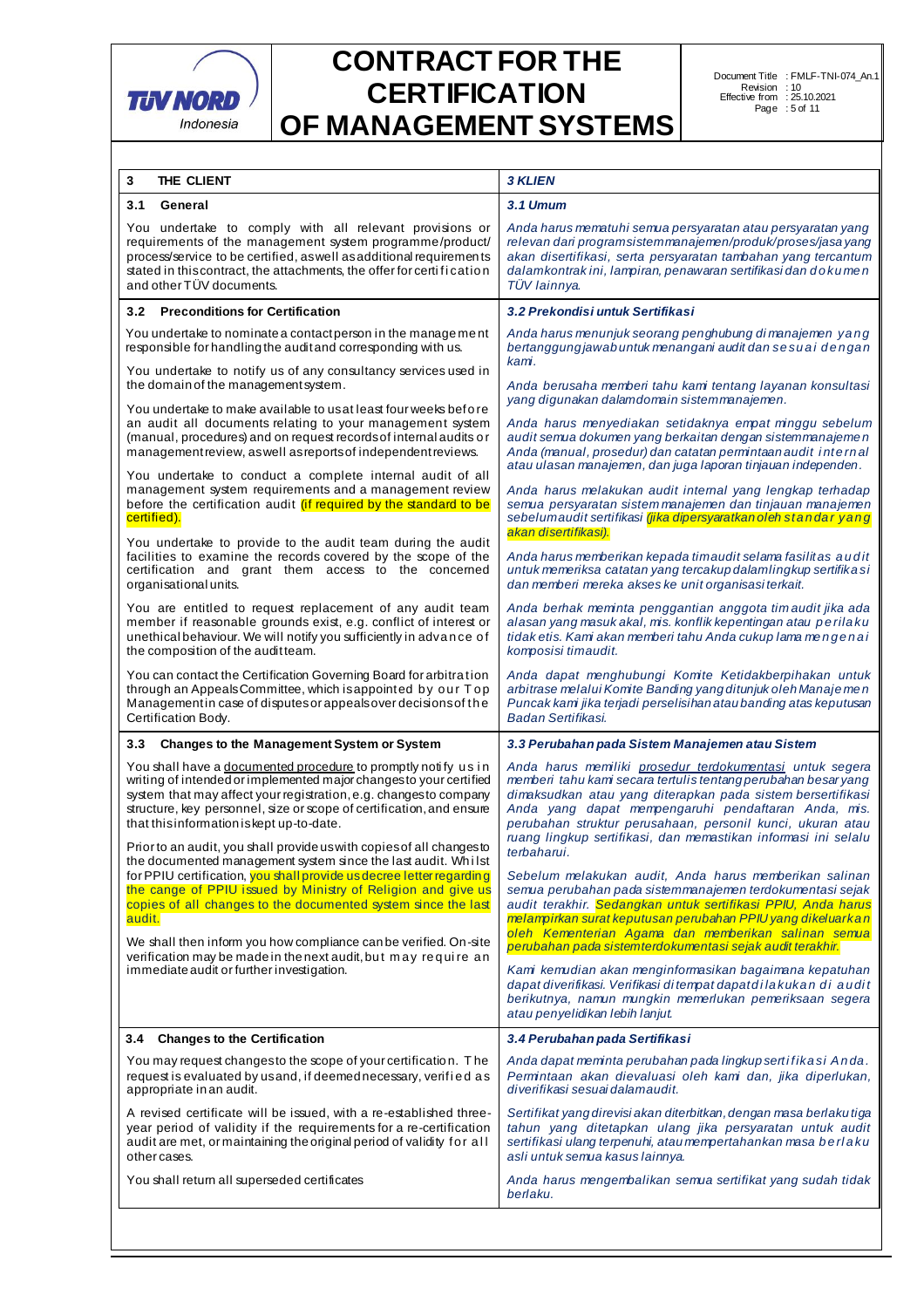

| 3.5 Complaints against the Management System                                                                                                                                                                                                                                                                                                                                                                                                                                                                                | 3.5 Keluhan terhadap Sistem Manajemen                                                                                                                                                                                                                                                                                                                                                                                                                                                                                              |  |  |
|-----------------------------------------------------------------------------------------------------------------------------------------------------------------------------------------------------------------------------------------------------------------------------------------------------------------------------------------------------------------------------------------------------------------------------------------------------------------------------------------------------------------------------|------------------------------------------------------------------------------------------------------------------------------------------------------------------------------------------------------------------------------------------------------------------------------------------------------------------------------------------------------------------------------------------------------------------------------------------------------------------------------------------------------------------------------------|--|--|
| You shall record all complaints against your management system<br>and their settlement and document them for review in the audit.                                                                                                                                                                                                                                                                                                                                                                                           | Anda harus mencatat semua keluhan terhadap<br>sistem<br>Anda<br>manajemen<br>dan<br>penyelesaiannya<br>dan<br>mendokumentasikannya untuk diperiksa dalamaudit.                                                                                                                                                                                                                                                                                                                                                                     |  |  |
| You shall have documented procedures to deal with complaints<br>and to develop corrective action, including notification to<br>appropriate authorities, if required by regulations. Restoring<br>conformity as quickly as practicable, preventing recurrence,<br>evaluating and mitigating any adverse management system<br>aspects and their associated impacts, ensuring satisfactory<br>interaction with other components of the management system and<br>assessing the effectiveness of the corrective measures adopted | Anda harus memiliki prosedur terdokumentasi untuk menangani<br>keluhan dan untuk membuat tindakan perbaikannya, termasuk<br>pemberitahuan kepada pihak yang berwenang jika diminta oleh<br>peraturan. Memulihkan kesesuaian secepat mungkin, mencegah<br>terulangnya kembali, mengevaluasi dan mengurangi aspek<br>sistem manajemen yang merugikan dan dampaknya yang terkait,<br>memastikan interaksi yang memuaskan dengan komponen dari<br>sistem manajemen lainnya dan menilai keefektifan tindakan<br>korektif yang diadopsi. |  |  |
| 3.6 Witness Audits                                                                                                                                                                                                                                                                                                                                                                                                                                                                                                          | 3.6 Penyaksian Audit                                                                                                                                                                                                                                                                                                                                                                                                                                                                                                               |  |  |
| In context of maintaining our accreditation you hereby also<br>declare your willingness to allow a possible witness audit (i.e.<br>participation of an accreditation body in a certification or<br>surveillance audit) to be performed at your company.                                                                                                                                                                                                                                                                     | Dalam rangka menjaga akreditasi, dengan ini Anda juga<br>menyatakan kesediaan Anda untuk mengizinkan penyaksian<br>audit yang memungkinkan (yaitu partisipasi badan akreditasi<br>dalamaudit sertifikasi atau pengawasan) yang akan dilakukan di<br>perusahaan Anda.                                                                                                                                                                                                                                                               |  |  |
| 3.7 Test or Calibration Laboratories                                                                                                                                                                                                                                                                                                                                                                                                                                                                                        | 3.7 Laboratorium Uji atau Kalibrasi                                                                                                                                                                                                                                                                                                                                                                                                                                                                                                |  |  |
| If the scope of certification includes the management system of a<br>test or calibration laboratory, you are hereby informed that our MS<br>certification is not equivalent to accreditation of the testing or<br>calibration laboratory, and that you may not apply any certification<br>mark to your laboratory's test and calibration reports, as these are<br>deemed "products" in this context.<br>The part of an audit covering the laboratory activities may be                                                      | Jika cakupan sertifikasi mencakup sistem manajemen<br>laboratorium uji atau laboratorium kalibrasi, dengan ini kami<br>informasikan bahwa sertifikasi MS kami tidak setara dengan<br>akreditasi laboratoriumpengujian atau kalibrasi, sehingga tidak<br>diperkenankan untuk menggunakan mark sertifikasi dalam<br>laporan uji dan kalibrasi, karena dalam konteks ini dianggap<br>sebagai "produk".                                                                                                                                |  |  |
| restricted to those requirements which are not covered by<br><b>ISO/IEC 17025</b> or an equivalent accreditation standard, the<br>laboratory has been accredited by a competent laboratory<br>accreditation body who is member of e.g. the IALC Mutual<br>Recognition Arrangement or equivalent.                                                                                                                                                                                                                            | Bagian dari audit yang mencakup kegiatan laboratorium mungki n<br>dibatasi pada persyaratan yang tidak tercakup dalam ISO / IEC<br>17025 atau standar akreditasi yang setara, laboratorium telah<br>diakreditasi oleh badan akreditasi laboratoriumyang kompeten<br>yang menjadi anggota mis. Pengaturan Mutual Recognition IALC<br>atau yang setara.                                                                                                                                                                              |  |  |
| 3.8 Multisite Certification                                                                                                                                                                                                                                                                                                                                                                                                                                                                                                 | 3.8 Sertifikasi Multi Lokasi                                                                                                                                                                                                                                                                                                                                                                                                                                                                                                       |  |  |
| You are obliged to fulfil all conditions for multisite certification if<br>the multisite certification procedure is applied, and to notify us<br>without delay of any changes to them.                                                                                                                                                                                                                                                                                                                                      | Anda berkewajiban untuk memenuhi semua persyaratan untuk<br>sertifikasi multisite jika prosedur sertifikasi multisite di terapkan,<br>dan untuk memberi tahu kami tanpa penundaan adanya<br>perubahan terhadapnya.                                                                                                                                                                                                                                                                                                                 |  |  |
|                                                                                                                                                                                                                                                                                                                                                                                                                                                                                                                             |                                                                                                                                                                                                                                                                                                                                                                                                                                                                                                                                    |  |  |
| Specifically, such conditions are:                                                                                                                                                                                                                                                                                                                                                                                                                                                                                          | Secara khusus, kondisitersebut adalah:                                                                                                                                                                                                                                                                                                                                                                                                                                                                                             |  |  |
| • The products/services provided by the sites are substantially<br>of the same kind and are produced fundamentally according to<br>the same methods and procedures;<br>■ The central office has established a management system in<br>accordance with the standard and the whole organisation<br>meets the requirements of the standard, including consideration                                                                                                                                                            | Produk / layanan yang disediakan oleh situs secara<br>$\bullet$<br>substansial dari jenis yang sama dan diproduksi secara<br>fundamental sesuai dengan metode dan prosedur yang<br>sama:<br>Kantor pusat telah membentuk sistem manajemen sesuai<br>$\bullet$                                                                                                                                                                                                                                                                      |  |  |
| of relevant regulations.<br>• All sites are subject to the same management system, which is<br>centrally administered under a centrally controlled plan and                                                                                                                                                                                                                                                                                                                                                                 | dengan standar dan keseluruhan organisasi memenuhi<br>persyaratan standar, termasuk pertimbangan peraturan yang<br>relevan.                                                                                                                                                                                                                                                                                                                                                                                                        |  |  |
| subject to central management review. All relevant sites<br>(including the central function) are subject to your internal audit<br>program and were audited in accordance with that program<br>prior to the certification audit.                                                                                                                                                                                                                                                                                            | Semua situs tunduk pada sistem manajemen yang sama,<br>$\bullet$<br>yang dikelola secara terpusat di bawah rencana yang<br>dikendalikan secara terpusat dan tunduk pada tinjauan<br>manajemen pusat. Semua situs yang relevan (termasuk                                                                                                                                                                                                                                                                                            |  |  |
| The above list is not exhaustive and we will inform you of<br>particular details and requirements to be observed in order to<br>maintain multisite status.                                                                                                                                                                                                                                                                                                                                                                  | fungsi pusat) tunduk pada programaudit internal Anda dan<br>diaudit sesuai dengan program tersebut sebelum audit<br>sertifikasi.                                                                                                                                                                                                                                                                                                                                                                                                   |  |  |
| Note: Multisite Certification with sampling method is not applied<br>for Anti Bribery Management System (ISO 37001) Certification,<br>Food Safety Mangement System which is not complied with ISO                                                                                                                                                                                                                                                                                                                           | Daftar di atas tidak lengkap dan kami akan menginformasikan<br>detail dan persyaratan khusus yang harus diperhatikan untuk<br>mempertahankan status multisite.                                                                                                                                                                                                                                                                                                                                                                     |  |  |
| 22003 clause 9.1.5.2-4, PPIU and Tourism Certification.                                                                                                                                                                                                                                                                                                                                                                                                                                                                     | Catatan: Sertifikasi Multi Lokasi dengan metode sampling tidak<br>berlaku untuk Sertifikasi Sistem Manajemen Anti Suap (ISO<br>37001), Sertifikasi Manajemen Keamanan Pangan yang tidak<br>memenuhi persyaratan ISO 22003 klausa 9.1.5.2-4, Sertifikasi<br><b>PPIU dan Pariwisata.</b>                                                                                                                                                                                                                                             |  |  |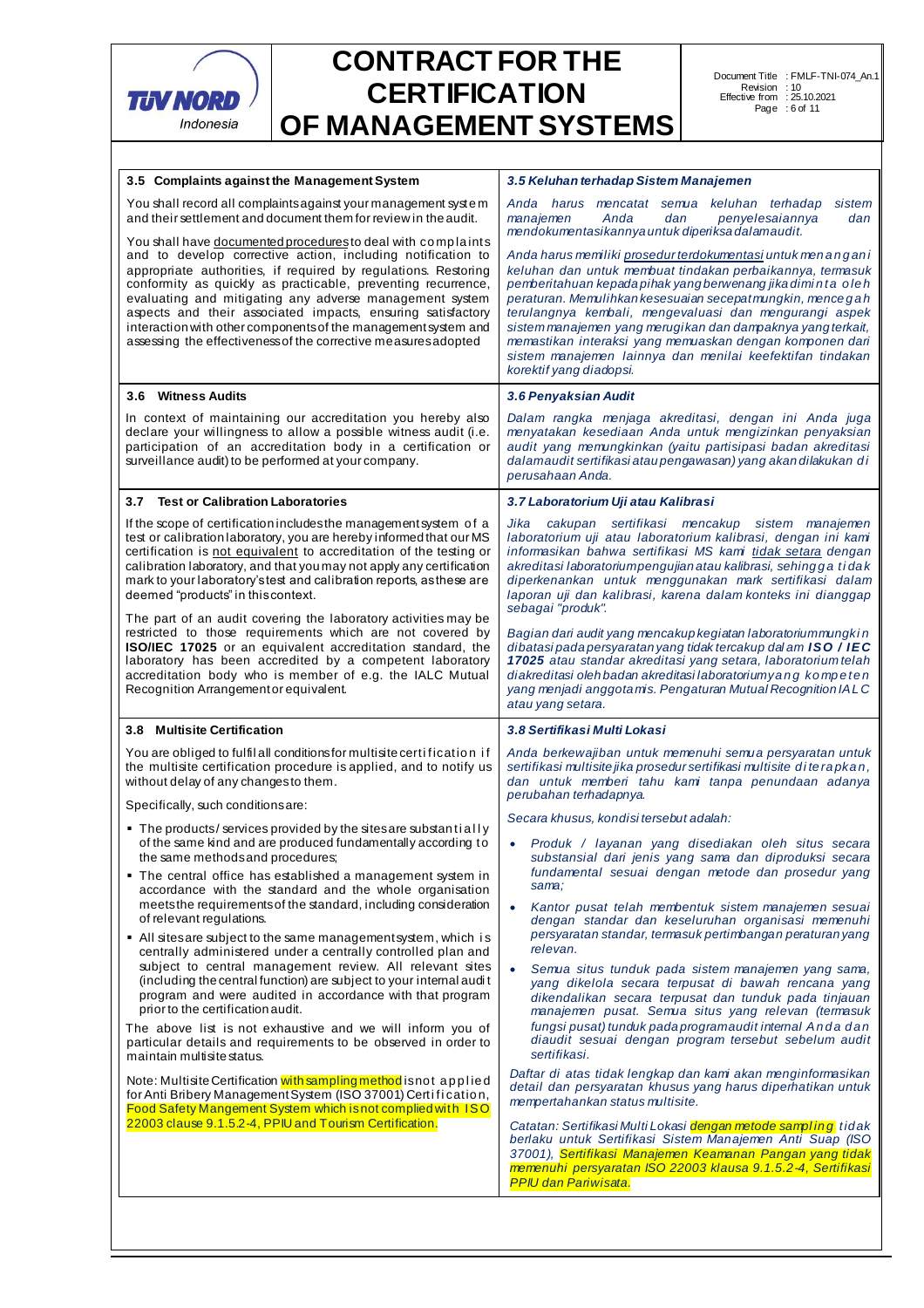

| You shall identify any personnel records considered as<br>Anda harus mengidentifikasi catatan personel yang dianggap<br>confidential or sensitive such that these records could not be<br>rahasia atau sensitif sehingga catatan ini tidak dapat dilihat oleh<br>viewed by the audit team during the audit. If the records that can<br>tim audit selama audit berlangsung. Jika audit yang efektif tida k<br>be examined, appropriate access arrangements for, do not ensure<br>dipastikan oleh catatan yang dapat diperiksa, pengaturan akses<br>an effective, audit confidential or sensitive records must be<br>yang sesuai untuk catatan rahasia atau sensitif harus diatur<br>sebelumaudit dilakukan.<br>arranged before the audit.<br>You shall prepare a <u>Statement of Applicability</u> describing which<br>Anda harus membuat Pernyataan Penerapan yang menjelaskan<br>parts of the ISMS standard or normative document are relevant<br>bagian mana dari standar SMKI atau dokumen normatif yang<br>and applicable for your Management System. The Statement of<br>relevan dan berlaku untuk Sistem Manajemen Anda. Pernyataan<br>Applicability will be provided to the audit team for preparation of<br>Penerapan akan diberikan kepada tim audit untuk persiapan<br>the audit.<br>audit.<br>You shall demonstrate prior to the audit that the internal security<br>Anda harus menunjukkan sebelumauditbahwa proses tinjauan<br>review process is scheduled, and the programme and procedures<br>keamanan internal dijadwalkan, dan programdan prosedurnya<br>are operational and can be shown to be operational.<br>operasional dan dapat ditunjukkan untuk beroperasi.<br>We will verify that your information security risk assessment<br>Kami akan memverifikasi bahwa penilaian risiko keamanan<br>properly reflects your activities and extends to the boundaries of<br>informasi Anda benar-benar mencerminkan aktivitas Anda dan<br>your activities as defined in the ISMS standard, and that this is<br>meluas ke batas-batas aktivitas Anda sebagaimana didefinisikan<br>also reflected in the Statement of Applicability.<br>dalam standar SMKI, dan ini juga tercermin dalam Pernyataan<br>Penerapan.<br>Interfaces with services or activities that are not completely within<br>the scope of the ISMS should be addressed within the ISMS and<br>Penghubung dengan layanan atau kegiatan yang tidak<br>sepenuhnya berada dalamruang lingkup SMKI harus dijel askan<br>should be included in your risk assessment.<br>dalamSMKI yang dibangun dan harus disertakan dalampenilaian<br>risiko Anda.<br>3.10 Additional for Certification ISO 13485<br>3.10 Tambahan untuk Sertifikasi ISO 13485<br>You are obliged to report if the resulting product causes an<br>Anda berkewajiban untuk melapor apabila produk yang dihasilkan<br>undesirable event, via e-watch (www.e-watch.alkes.kemkes.go.id)<br>mengakibatkan kejadian yang tidak diinginkan (KTD), melalui e-<br>refers to Permenkes No. 60 year 2017 tentang Pengawasan Alat<br>watch (www.e-watch.alkes.kemkes.go.id) yang mengacu kepada<br>Permenkes No. 60 Tahun 2017 tentang Pengawasan Alat<br>Kesehatan, Alat Kesehatan Diagnostik IV & PKRT.<br>Kesehatan, Alat Kesehatan Diagnostik IV & PKRT.<br><b>CONDITIONS FOR USE OF MARKS &amp; THE CERTIFICATE</b><br>Kondisi Penggunaan Tanda & Sertifikat<br>4<br>4<br>4.1 Scope of the Right of Use<br>4.1 Ruang Lingkup Hak Penggunaan<br>On issue of the certificate we will grant you the non-transferable<br>Pada penerbitan sertifikat kami akan memberi Anda hak yang<br>and non-exclusive right to use the TÜV NORD mark in<br>tidak dapat dipindahtangankan dan tidak eksklusif untuk<br>accordance with the rules and conditions laid down in this<br>menggunakan tanda TUV NORD sesuai dengan peraturan dan<br>contract, for the period of registration. The certification may be<br>ketentuan yang ditetapkan dalam kontrak ini, untuk periode<br>withdrawn if the rulesfor the use of the TÜV NORD mark are not<br>pendaftaran. Sertifikasi dapat ditarik jika peraturan penggunaan<br>obeyed. (See PMLF-TNI-028 and its annex_The Use of<br>tanda TÜV NORD tidak dipatuhi. (Lih. PMLF-TNI-028 dan<br><b>Certification and Accreditation Marks Procedure)</b><br>lampirannya Prosedur Penggunaan Tanda Sertifikasi dan<br>Akreditasi.<br>Form of the Mark<br><b>4.2 Bentuk Tanda</b><br>4.2<br>Where practicable, the mark shall be reproduced as shown in this<br>Bila memungkinkan, tanda harus dicetak seperti yang ditunjukkan<br>contract or in single colour. Under no circumstances are the mark<br>dalam kontrak ini atau dalam warna tunggal. Dalam keadaan<br>apapun, tanda tidak boleh direproduksi dalamkombinasi warna<br>to be reproduced in a colour combination at variance with that<br>shown in <b>PMLF-TNI-028 and its annex The Use of Certification</b><br>yang berbeda dengan yang ditunjukkan dalamdokumen PMLF-<br>TNI-028 dan lampirannya Prosedur Penggunaan Tanda<br>and Accreditation Marks.<br>Sertifikasi dan Akreditasi.<br>The mark may be uniformly enlarged or reduced but shall be<br>sufficiently large for the wording to be clearly legible. You oblige to<br>Tandanya dapat diperbesar atau diperkecil dengan catatan<br>submit the design to get an approval from CB before use.<br>bahwa tulisan dalamlogo masih dapat terbaca dengan jelas. Anda<br>diwajibkan untuk menyerahkan desain untuk persetujuan kami<br>sebelummenggunakan | 3.9 Additional for Information Security Management System<br>(ISMS) Certification | 3.9 Tambahan untuk Sertifikasi Sistem Manajemen<br><b>Keamanan Informasi (SMKI)</b> |  |  |
|---------------------------------------------------------------------------------------------------------------------------------------------------------------------------------------------------------------------------------------------------------------------------------------------------------------------------------------------------------------------------------------------------------------------------------------------------------------------------------------------------------------------------------------------------------------------------------------------------------------------------------------------------------------------------------------------------------------------------------------------------------------------------------------------------------------------------------------------------------------------------------------------------------------------------------------------------------------------------------------------------------------------------------------------------------------------------------------------------------------------------------------------------------------------------------------------------------------------------------------------------------------------------------------------------------------------------------------------------------------------------------------------------------------------------------------------------------------------------------------------------------------------------------------------------------------------------------------------------------------------------------------------------------------------------------------------------------------------------------------------------------------------------------------------------------------------------------------------------------------------------------------------------------------------------------------------------------------------------------------------------------------------------------------------------------------------------------------------------------------------------------------------------------------------------------------------------------------------------------------------------------------------------------------------------------------------------------------------------------------------------------------------------------------------------------------------------------------------------------------------------------------------------------------------------------------------------------------------------------------------------------------------------------------------------------------------------------------------------------------------------------------------------------------------------------------------------------------------------------------------------------------------------------------------------------------------------------------------------------------------------------------------------------------------------------------------------------------------------------------------------------------------------------------------------------------------------------------------------------------------------------------------------------------------------------------------------------------------------------------------------------------------------------------------------------------------------------------------------------------------------------------------------------------------------------------------------------------------------------------------------------------------------------------------------------------------------------------------------------------------------------------------------------------------------------------------------------------------------------------------------------------------------------------------------------------------------------------------------------------------------------------------------------------------------------------------------------------------------------------------------------------------------------------------------------------------------------------------------------------------------------------------------------------------------------------------------------------------------------------------------------------------------------------------------------------------------------------------------------------------------------------------------------------------------------------------------------------------------------------------------------------------------------------------------------------------------------------------------------------------------------------------------------------------------------------------------------------------------------------------------------------------------------------------------------------------------------------------------------------------------------------------------------------------------------------------------------------------------------------------------------------------------------------------------------------------------------------------------------------------------------------------------------------------------------------------------------------------------------------------------------------------------------------------------------------------------------------------------------------------------------------------------------|-----------------------------------------------------------------------------------|-------------------------------------------------------------------------------------|--|--|
|                                                                                                                                                                                                                                                                                                                                                                                                                                                                                                                                                                                                                                                                                                                                                                                                                                                                                                                                                                                                                                                                                                                                                                                                                                                                                                                                                                                                                                                                                                                                                                                                                                                                                                                                                                                                                                                                                                                                                                                                                                                                                                                                                                                                                                                                                                                                                                                                                                                                                                                                                                                                                                                                                                                                                                                                                                                                                                                                                                                                                                                                                                                                                                                                                                                                                                                                                                                                                                                                                                                                                                                                                                                                                                                                                                                                                                                                                                                                                                                                                                                                                                                                                                                                                                                                                                                                                                                                                                                                                                                                                                                                                                                                                                                                                                                                                                                                                                                                                                                                                                                                                                                                                                                                                                                                                                                                                                                                                                                                                                                                 |                                                                                   |                                                                                     |  |  |
|                                                                                                                                                                                                                                                                                                                                                                                                                                                                                                                                                                                                                                                                                                                                                                                                                                                                                                                                                                                                                                                                                                                                                                                                                                                                                                                                                                                                                                                                                                                                                                                                                                                                                                                                                                                                                                                                                                                                                                                                                                                                                                                                                                                                                                                                                                                                                                                                                                                                                                                                                                                                                                                                                                                                                                                                                                                                                                                                                                                                                                                                                                                                                                                                                                                                                                                                                                                                                                                                                                                                                                                                                                                                                                                                                                                                                                                                                                                                                                                                                                                                                                                                                                                                                                                                                                                                                                                                                                                                                                                                                                                                                                                                                                                                                                                                                                                                                                                                                                                                                                                                                                                                                                                                                                                                                                                                                                                                                                                                                                                                 |                                                                                   |                                                                                     |  |  |
|                                                                                                                                                                                                                                                                                                                                                                                                                                                                                                                                                                                                                                                                                                                                                                                                                                                                                                                                                                                                                                                                                                                                                                                                                                                                                                                                                                                                                                                                                                                                                                                                                                                                                                                                                                                                                                                                                                                                                                                                                                                                                                                                                                                                                                                                                                                                                                                                                                                                                                                                                                                                                                                                                                                                                                                                                                                                                                                                                                                                                                                                                                                                                                                                                                                                                                                                                                                                                                                                                                                                                                                                                                                                                                                                                                                                                                                                                                                                                                                                                                                                                                                                                                                                                                                                                                                                                                                                                                                                                                                                                                                                                                                                                                                                                                                                                                                                                                                                                                                                                                                                                                                                                                                                                                                                                                                                                                                                                                                                                                                                 |                                                                                   |                                                                                     |  |  |
|                                                                                                                                                                                                                                                                                                                                                                                                                                                                                                                                                                                                                                                                                                                                                                                                                                                                                                                                                                                                                                                                                                                                                                                                                                                                                                                                                                                                                                                                                                                                                                                                                                                                                                                                                                                                                                                                                                                                                                                                                                                                                                                                                                                                                                                                                                                                                                                                                                                                                                                                                                                                                                                                                                                                                                                                                                                                                                                                                                                                                                                                                                                                                                                                                                                                                                                                                                                                                                                                                                                                                                                                                                                                                                                                                                                                                                                                                                                                                                                                                                                                                                                                                                                                                                                                                                                                                                                                                                                                                                                                                                                                                                                                                                                                                                                                                                                                                                                                                                                                                                                                                                                                                                                                                                                                                                                                                                                                                                                                                                                                 |                                                                                   |                                                                                     |  |  |
|                                                                                                                                                                                                                                                                                                                                                                                                                                                                                                                                                                                                                                                                                                                                                                                                                                                                                                                                                                                                                                                                                                                                                                                                                                                                                                                                                                                                                                                                                                                                                                                                                                                                                                                                                                                                                                                                                                                                                                                                                                                                                                                                                                                                                                                                                                                                                                                                                                                                                                                                                                                                                                                                                                                                                                                                                                                                                                                                                                                                                                                                                                                                                                                                                                                                                                                                                                                                                                                                                                                                                                                                                                                                                                                                                                                                                                                                                                                                                                                                                                                                                                                                                                                                                                                                                                                                                                                                                                                                                                                                                                                                                                                                                                                                                                                                                                                                                                                                                                                                                                                                                                                                                                                                                                                                                                                                                                                                                                                                                                                                 |                                                                                   |                                                                                     |  |  |
|                                                                                                                                                                                                                                                                                                                                                                                                                                                                                                                                                                                                                                                                                                                                                                                                                                                                                                                                                                                                                                                                                                                                                                                                                                                                                                                                                                                                                                                                                                                                                                                                                                                                                                                                                                                                                                                                                                                                                                                                                                                                                                                                                                                                                                                                                                                                                                                                                                                                                                                                                                                                                                                                                                                                                                                                                                                                                                                                                                                                                                                                                                                                                                                                                                                                                                                                                                                                                                                                                                                                                                                                                                                                                                                                                                                                                                                                                                                                                                                                                                                                                                                                                                                                                                                                                                                                                                                                                                                                                                                                                                                                                                                                                                                                                                                                                                                                                                                                                                                                                                                                                                                                                                                                                                                                                                                                                                                                                                                                                                                                 |                                                                                   |                                                                                     |  |  |
|                                                                                                                                                                                                                                                                                                                                                                                                                                                                                                                                                                                                                                                                                                                                                                                                                                                                                                                                                                                                                                                                                                                                                                                                                                                                                                                                                                                                                                                                                                                                                                                                                                                                                                                                                                                                                                                                                                                                                                                                                                                                                                                                                                                                                                                                                                                                                                                                                                                                                                                                                                                                                                                                                                                                                                                                                                                                                                                                                                                                                                                                                                                                                                                                                                                                                                                                                                                                                                                                                                                                                                                                                                                                                                                                                                                                                                                                                                                                                                                                                                                                                                                                                                                                                                                                                                                                                                                                                                                                                                                                                                                                                                                                                                                                                                                                                                                                                                                                                                                                                                                                                                                                                                                                                                                                                                                                                                                                                                                                                                                                 |                                                                                   |                                                                                     |  |  |
|                                                                                                                                                                                                                                                                                                                                                                                                                                                                                                                                                                                                                                                                                                                                                                                                                                                                                                                                                                                                                                                                                                                                                                                                                                                                                                                                                                                                                                                                                                                                                                                                                                                                                                                                                                                                                                                                                                                                                                                                                                                                                                                                                                                                                                                                                                                                                                                                                                                                                                                                                                                                                                                                                                                                                                                                                                                                                                                                                                                                                                                                                                                                                                                                                                                                                                                                                                                                                                                                                                                                                                                                                                                                                                                                                                                                                                                                                                                                                                                                                                                                                                                                                                                                                                                                                                                                                                                                                                                                                                                                                                                                                                                                                                                                                                                                                                                                                                                                                                                                                                                                                                                                                                                                                                                                                                                                                                                                                                                                                                                                 |                                                                                   |                                                                                     |  |  |
|                                                                                                                                                                                                                                                                                                                                                                                                                                                                                                                                                                                                                                                                                                                                                                                                                                                                                                                                                                                                                                                                                                                                                                                                                                                                                                                                                                                                                                                                                                                                                                                                                                                                                                                                                                                                                                                                                                                                                                                                                                                                                                                                                                                                                                                                                                                                                                                                                                                                                                                                                                                                                                                                                                                                                                                                                                                                                                                                                                                                                                                                                                                                                                                                                                                                                                                                                                                                                                                                                                                                                                                                                                                                                                                                                                                                                                                                                                                                                                                                                                                                                                                                                                                                                                                                                                                                                                                                                                                                                                                                                                                                                                                                                                                                                                                                                                                                                                                                                                                                                                                                                                                                                                                                                                                                                                                                                                                                                                                                                                                                 |                                                                                   |                                                                                     |  |  |
|                                                                                                                                                                                                                                                                                                                                                                                                                                                                                                                                                                                                                                                                                                                                                                                                                                                                                                                                                                                                                                                                                                                                                                                                                                                                                                                                                                                                                                                                                                                                                                                                                                                                                                                                                                                                                                                                                                                                                                                                                                                                                                                                                                                                                                                                                                                                                                                                                                                                                                                                                                                                                                                                                                                                                                                                                                                                                                                                                                                                                                                                                                                                                                                                                                                                                                                                                                                                                                                                                                                                                                                                                                                                                                                                                                                                                                                                                                                                                                                                                                                                                                                                                                                                                                                                                                                                                                                                                                                                                                                                                                                                                                                                                                                                                                                                                                                                                                                                                                                                                                                                                                                                                                                                                                                                                                                                                                                                                                                                                                                                 |                                                                                   |                                                                                     |  |  |
|                                                                                                                                                                                                                                                                                                                                                                                                                                                                                                                                                                                                                                                                                                                                                                                                                                                                                                                                                                                                                                                                                                                                                                                                                                                                                                                                                                                                                                                                                                                                                                                                                                                                                                                                                                                                                                                                                                                                                                                                                                                                                                                                                                                                                                                                                                                                                                                                                                                                                                                                                                                                                                                                                                                                                                                                                                                                                                                                                                                                                                                                                                                                                                                                                                                                                                                                                                                                                                                                                                                                                                                                                                                                                                                                                                                                                                                                                                                                                                                                                                                                                                                                                                                                                                                                                                                                                                                                                                                                                                                                                                                                                                                                                                                                                                                                                                                                                                                                                                                                                                                                                                                                                                                                                                                                                                                                                                                                                                                                                                                                 |                                                                                   |                                                                                     |  |  |
|                                                                                                                                                                                                                                                                                                                                                                                                                                                                                                                                                                                                                                                                                                                                                                                                                                                                                                                                                                                                                                                                                                                                                                                                                                                                                                                                                                                                                                                                                                                                                                                                                                                                                                                                                                                                                                                                                                                                                                                                                                                                                                                                                                                                                                                                                                                                                                                                                                                                                                                                                                                                                                                                                                                                                                                                                                                                                                                                                                                                                                                                                                                                                                                                                                                                                                                                                                                                                                                                                                                                                                                                                                                                                                                                                                                                                                                                                                                                                                                                                                                                                                                                                                                                                                                                                                                                                                                                                                                                                                                                                                                                                                                                                                                                                                                                                                                                                                                                                                                                                                                                                                                                                                                                                                                                                                                                                                                                                                                                                                                                 |                                                                                   |                                                                                     |  |  |
|                                                                                                                                                                                                                                                                                                                                                                                                                                                                                                                                                                                                                                                                                                                                                                                                                                                                                                                                                                                                                                                                                                                                                                                                                                                                                                                                                                                                                                                                                                                                                                                                                                                                                                                                                                                                                                                                                                                                                                                                                                                                                                                                                                                                                                                                                                                                                                                                                                                                                                                                                                                                                                                                                                                                                                                                                                                                                                                                                                                                                                                                                                                                                                                                                                                                                                                                                                                                                                                                                                                                                                                                                                                                                                                                                                                                                                                                                                                                                                                                                                                                                                                                                                                                                                                                                                                                                                                                                                                                                                                                                                                                                                                                                                                                                                                                                                                                                                                                                                                                                                                                                                                                                                                                                                                                                                                                                                                                                                                                                                                                 |                                                                                   |                                                                                     |  |  |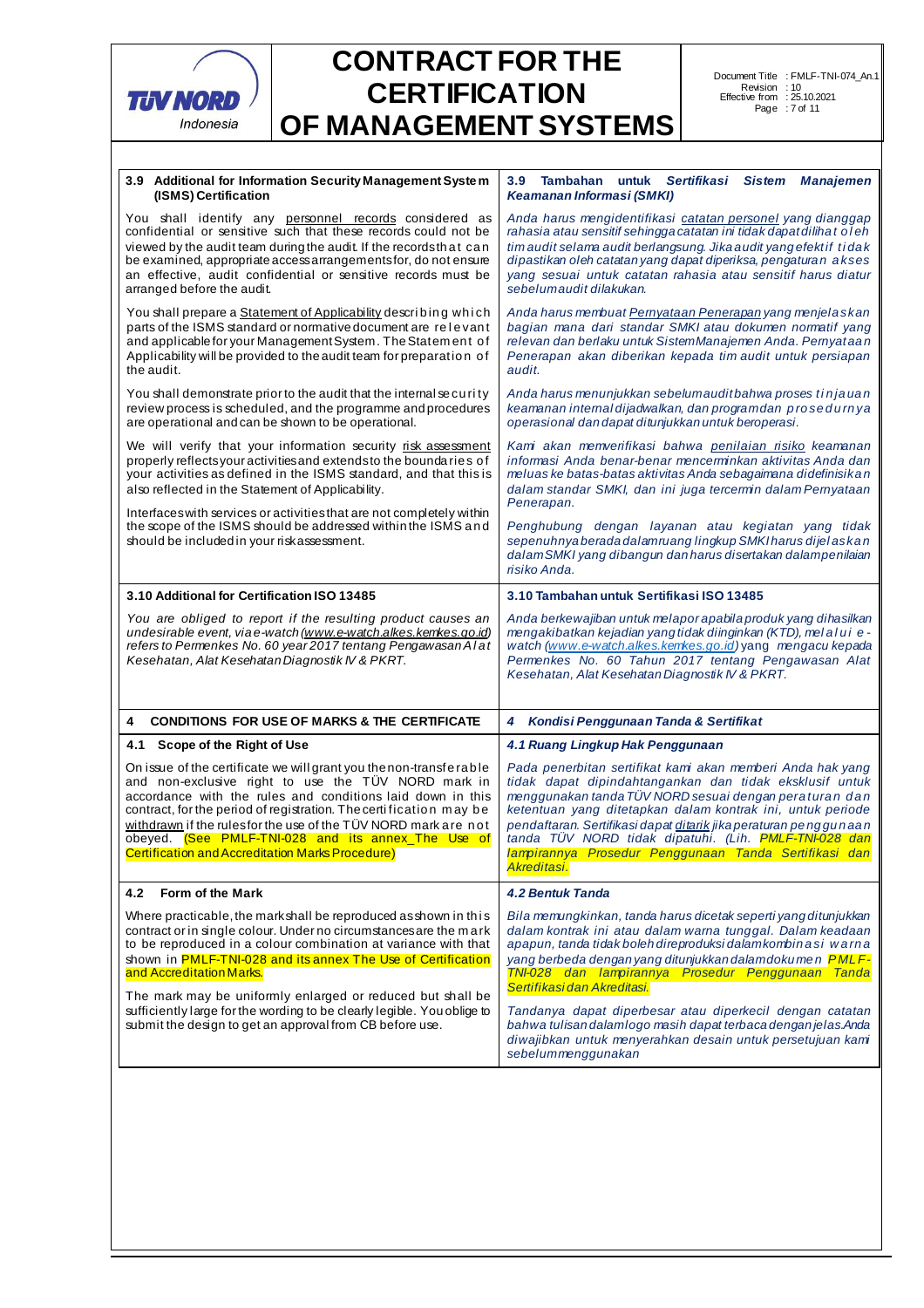

| 4.3<br><b>Conditions of Use</b>                                                                                                                                                                                                                                                                                                                                                                                                        | 4.3 Kondisi Penggunaan                                                                                                                                                                                                                                                                                                                                                                                                               |
|----------------------------------------------------------------------------------------------------------------------------------------------------------------------------------------------------------------------------------------------------------------------------------------------------------------------------------------------------------------------------------------------------------------------------------------|--------------------------------------------------------------------------------------------------------------------------------------------------------------------------------------------------------------------------------------------------------------------------------------------------------------------------------------------------------------------------------------------------------------------------------------|
| The mark shall not be used on any stationery, document and/or<br>publicity material unless they relate in whole or in part to the<br>scope of the certification under which the right to use the mark<br>was obtained. Use of the mark for any other facility, service,<br>products or management system is not allowed.                                                                                                               | Tanda tidak boleh digunakan pada bahan tulis, do kumen dan /<br>atau publikasi apa pun kecuali jika keduanya berhubungan secara<br>keseluruhan atau sebagian dengan lingkup sertifikasi dimana hak<br>untuk menggunakan tanda tersebut diperoleh. Penggunaan tanda<br>untuk fasilitas, layanan, produk atau sistemmanajemen lainnya<br>tidak diperbolehkan.                                                                          |
| There is no need for you to use the supplementary text in<br>association with the mark.                                                                                                                                                                                                                                                                                                                                                | Anda tidak perlu menggunakan teks tambahan yang berasosiasi                                                                                                                                                                                                                                                                                                                                                                          |
| The TUV NORD mark may only be used by you and only in direct<br>connection with your company name or mark.                                                                                                                                                                                                                                                                                                                             | dengan tanda.<br>Tanda TÜV NORD hanya dapat digunakan oleh Anda dan han ya                                                                                                                                                                                                                                                                                                                                                           |
| All rights to use the TUV NORD mark terminate with the end of<br>the certification. You are obliged to immediately cease all<br>advertising and publicity with respect to the certification of his<br>managementsystem.                                                                                                                                                                                                                | berhubungan langsung dengan nama atau tanda perusahaan<br>Anda.<br>Semua hak untuk menggunakan tanda TÜV NORD berakhir<br>dengan akhir sertifikasi. Anda berkewajiban untuk segera                                                                                                                                                                                                                                                   |
|                                                                                                                                                                                                                                                                                                                                                                                                                                        | menghentikan semua iklan dan publisitas sehubungan dengan<br>sertifikasi sistemmanajemennya.                                                                                                                                                                                                                                                                                                                                         |
| 4.4 Use of the Mark in Competition                                                                                                                                                                                                                                                                                                                                                                                                     | 4.4 Penggunaan Tanda dalam Persaingan                                                                                                                                                                                                                                                                                                                                                                                                |
| You shall ensure that the mark is never used in competition in<br>such a way that a misleading assertion concerning your facilities<br>can be made which isnot in accordance with the certification.                                                                                                                                                                                                                                   | Anda harus memastikan bahwa tanda tidak pernah digunakan<br>dalampersaingan sedemikian rupa sehingga pernyataan yang<br>menyesatkan mengenai fasilitas Anda dapat dibuat yang tidak<br>sesuai dengan sertifikasi.                                                                                                                                                                                                                    |
| In particular, if you are operating multiple sites or differing scopes,<br>you shall establish and maintain documented procedures to<br>ensure that purchasers are not misled regarding the certification<br>coverage of any goods and services produced or provided outside<br>of the registered scope.                                                                                                                               | Secara khusus, jika Anda mengoperasikan beberapa lokasi atau<br>cakupan yang berbeda, Anda harus membuat dan memelihara<br>prosedur terdokumentasi untuk memastikan bahwa pembeli tidak<br>disesatkan mengenai cakupan sertifikasi dari setiap barang dan<br>jasa yang diproduksi atau disediakan di luar lingkup terdaftar.                                                                                                         |
| You shall ensure that, in the context of competition, the<br>impression is not given that certification by us is an official<br>inspection.                                                                                                                                                                                                                                                                                            | Anda harus memastikan bahwa, dalam konteks persaingan,<br>kesan tidak diberikan bahwa sertifikasi oleh kami merupakan<br>inspeksi resmi.                                                                                                                                                                                                                                                                                             |
| The markshall not be affixed to your products or used in relation<br>to products or processes. You are responsible for the use of the<br>mark by third parties. Neither mark shall be used on a product or<br>in such a way to suggest that we have certified or approved any<br>product, process, or service of your system's certification, <b>except</b><br>for the certification standard under ISO 17065 accreditation<br>scheme) | Tanda tidak boleh ditempel pada produk Anda atau digunakan<br>dalamkaitannya dengan produk atau proses. Anda bertanggung<br>jawab atas penggunaan tanda oleh pihak ketiga. Ataupun pada<br>produk atau sedemikian rupa untuk menyarankan agar kami telah<br>mensertifikasi atau menyetujui setiap produk, proses, atau<br>layanan sertifikasi sistem Anda, kecuali untuk standar sertifikasi di<br>bawah skema akreditasi ISO 17065. |
| The markshall not be attached to reports of test and calibration<br>laboratories which have been certified by us or which were part of<br>a certification.                                                                                                                                                                                                                                                                             | Tanda tidak boleh digunakan pada laporan laboratoriu muji dan<br>laboratorium kalibrasi yang telah disertifikasi oleh kami atau yang<br>merupakan bagian dari sertifikasi.                                                                                                                                                                                                                                                           |
| Use of the mark shall be restricted to you and may not be<br>transferred by you to third parties or successors without our<br>express permission. If such a transfer is required,<br>a<br>corresponding application shall be submitted to us in writing.                                                                                                                                                                               | Penggunaan tanda harus dibatasi untuk Anda dan tidak boleh<br>diberikan kepada pihak ketiga atau penerus tanpa izin tertulis dari<br>kami. Jika diperlukan, permohonan yang sesuai harus<br>disampaikan kepada kami secara tertulis.                                                                                                                                                                                                 |
| 4.5 Use of the Certification                                                                                                                                                                                                                                                                                                                                                                                                           | 4.5 Penggunaan Sertifikasi                                                                                                                                                                                                                                                                                                                                                                                                           |
| Use of the certification is restricted to business purposes and only<br>on documents intended for business correspondence and within<br>the context of advertising.                                                                                                                                                                                                                                                                    | Penggunaan sertifikasi dibatasi untuk tujuan bisnis dan hanya<br>pada dokumen yang ditujukan untuk korespondensi bisnis dan<br>dalamkonteks periklanan.                                                                                                                                                                                                                                                                              |
| Certification of your management system <i>(under certification</i><br>scheme of ISO 17021) or your product/process/service (under<br>certification scheme of ISO 17065) may be used in advertising<br>and publicity only under the same restrictions applicable for the<br>mark, independent of whether the markitself is used or displayed<br>or not.                                                                                | Sertifikasi sistemmanajemen Anda (di bawah skema akreditasi<br>ISO 17021) atau produk/proses/jasa Anda (di bawah skema<br>akreditasi ISO 17065) dapat digunakan dalamiklan dan publisitas<br>hanya dengan batasan yang sama yang berlaku untuk tanda,<br>terlepas dari apakah tanda itu sendiri digunakan atau ditampilkan<br>atau tidak.                                                                                            |
| You are not entitled to make any changes to the certificates. The<br>certificates may not be used in a misleading way for advertising<br>purposes.                                                                                                                                                                                                                                                                                     | Anda tidak berhak membuat perubahan pada sertifikat. Sertifikat<br>mungkin tidak digunakan dengan cara yang menyesatkan untuk<br>tujuan periklanan.                                                                                                                                                                                                                                                                                  |
| You do not use its product certification in such a manner as to<br>bring the certification body into disrepute and do not maek<br>any statement regarding its product certification which the<br>certification body may consider misleading or unauthorized                                                                                                                                                                            | Anda tidak menggunakan sertifikasi produk sedemikian rupa<br>sehingga mengakibatkan reputasi lembaga sertifikasi menjadi<br>buruk dan tidak membuat pernyataan terkait sertifikasi produk<br>yang dianggap oleh lembaga sertifikasi sebagai menyesatkan<br>atau tidak sah.                                                                                                                                                           |
|                                                                                                                                                                                                                                                                                                                                                                                                                                        |                                                                                                                                                                                                                                                                                                                                                                                                                                      |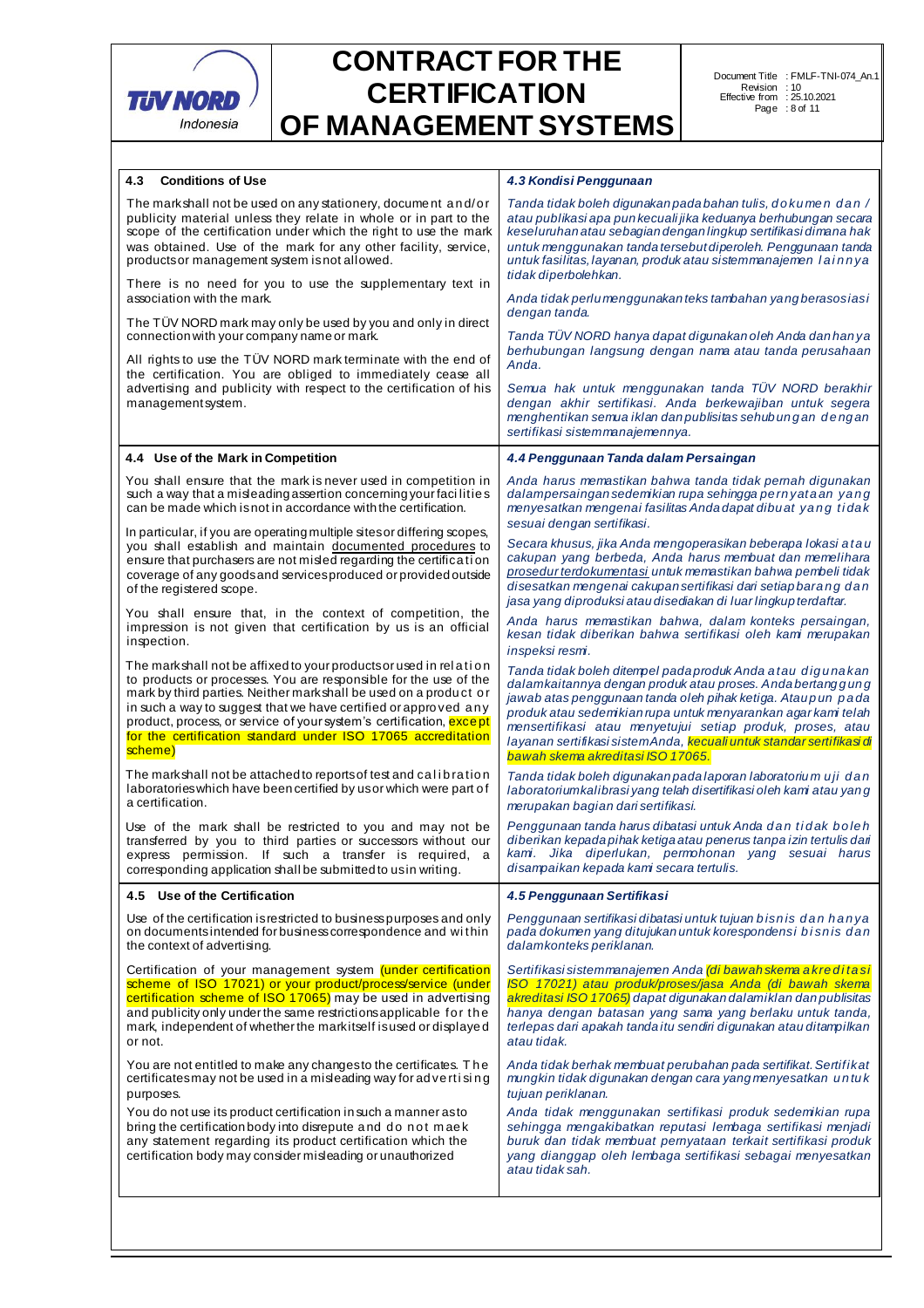

| 4.6 Claims and Liability                                                                                                                                                                                                                                                                                                                                                                                                                                                                        | 4.6 Klaim dan Pertanggung Gugatan                                                                                                                                                                                                                                                                                                                                                                                                                                                  |  |  |  |
|-------------------------------------------------------------------------------------------------------------------------------------------------------------------------------------------------------------------------------------------------------------------------------------------------------------------------------------------------------------------------------------------------------------------------------------------------------------------------------------------------|------------------------------------------------------------------------------------------------------------------------------------------------------------------------------------------------------------------------------------------------------------------------------------------------------------------------------------------------------------------------------------------------------------------------------------------------------------------------------------|--|--|--|
| The liability of PT TÜV NORD Indonesia for all damage arising in<br>connection with the performance of the agreement and due to<br>TÜV NORD Indonesia's negligence shall be limited to the value of<br>stated in the current Liability Insurance of PT TUV NORD<br>Indonesia, with minimum one time of the quoted certification fee<br>paid. Liability for indirect damage and consequential damage is<br>hereby excluded.<br>The limitation of liability in favour of TÜV NORD Indonesia shall | Tanggung jawab PT TÜV NORD Indonesia atas semua<br>kerusakan yang timbul sehubungan dengan kinerja kesepaka tan<br>dan karena kelalajan TÜV NORD Indonesia dibatasi maksimum<br>sesuai dengan biaya pertanggung gugatan yang tercantum<br>Asuransi Tanggung Gugat dari PT TÜV NORD Indonesia, dengan<br>minimum penggantian satu kali lipat biaya sertifikasi yang<br>dibayarkan. Kewajiban untuk kerusakan tidak langsung dan<br>kerusakan konsekuensial dengan ini dikecualikan. |  |  |  |
| apply in the same way in favour of its employees and<br>managementpersonnel and executive bodies.                                                                                                                                                                                                                                                                                                                                                                                               | Keterbatasan tanggung jawab yang mendukung TUV NORD<br>Indonesia berlaku dengan cara yang sama seperti karyawan dan<br>personil manajemen dan badan eksekutifnya.                                                                                                                                                                                                                                                                                                                  |  |  |  |
| If claimsare lodged against TÜV NORD Indonesia by the Client's<br>competitors as a result of a matter for which the Client is<br>responsible, the Client shall be obliged to indemnify T UV NORD<br>Indonesia for all claims of third parties. The same shall apply in<br>cases where action is taken against us by third parties on account<br>of advertising claimsby you.                                                                                                                    | Jika klaimdiajukan terhadap TÜV NORD Indonesia oleh pesai ng<br>Klien sebagai akibat dari masalah dimana Klien bertanggung<br>jawab, Klien harus memberikan ganti rugi kepada TÜV NORD<br>Indonesia atas semua klaimpihak ketiga. Hal yang sama berlaku<br>dalamkasus di mana tindakan diambil terhadap kita oleh pihak<br>ketiga karena klaimiklan oleh Anda.                                                                                                                     |  |  |  |
| 4.7 Return of Certificates                                                                                                                                                                                                                                                                                                                                                                                                                                                                      | 4.7 Pengembalian Sertifikat                                                                                                                                                                                                                                                                                                                                                                                                                                                        |  |  |  |
| On termination of the right of use (see point 5.0) you are obliged<br>to return the certificatesto us.                                                                                                                                                                                                                                                                                                                                                                                          | Pada penghentian hak penggunaan (lihat butir 5.0), Anda wa jib<br>mengembalikan sertifikat kepada kami                                                                                                                                                                                                                                                                                                                                                                             |  |  |  |
| <b>TERMINATION OF THE RIGHT OF USE</b><br>5.                                                                                                                                                                                                                                                                                                                                                                                                                                                    | <b>5. PENGHENTIAN HAK PENGGUNAAN</b>                                                                                                                                                                                                                                                                                                                                                                                                                                               |  |  |  |
|                                                                                                                                                                                                                                                                                                                                                                                                                                                                                                 | <b>5.1 Umum</b>                                                                                                                                                                                                                                                                                                                                                                                                                                                                    |  |  |  |
| 5.1 General                                                                                                                                                                                                                                                                                                                                                                                                                                                                                     |                                                                                                                                                                                                                                                                                                                                                                                                                                                                                    |  |  |  |
| Your entitlement to use the TÜV NORD markand the certificate<br>shall end with immediate effect without the need for notice of<br>termination:                                                                                                                                                                                                                                                                                                                                                  | Hak anda untuk menggunakan tanda TÜV NORD dan<br>sertifikatnya akan berakhir dengan segera tanpa pemberitah uan<br>penghentian:                                                                                                                                                                                                                                                                                                                                                    |  |  |  |
| If you fail to notify us without delay of any changes in the<br>circumstances of the facility which are of major importance<br>for the certification or of any impending changes;                                                                                                                                                                                                                                                                                                               | Jika anda gagal memberi tahu kami tanpa penundaan<br>$\bullet$<br>adanya perubahan dalam keadaan fasilitas yang sangat<br>penting bagi sertifikasi atau perubahan yang akan terjadi;                                                                                                                                                                                                                                                                                               |  |  |  |
| If wrongful use is made of the certificate or the mark:                                                                                                                                                                                                                                                                                                                                                                                                                                         | Jika penggunaan salah terbuat dari sertifikat atau tanda:<br>$\bullet$                                                                                                                                                                                                                                                                                                                                                                                                             |  |  |  |
| If the result of the surveillance audits indicate that<br>maintenance of the certificate is no longer justified;                                                                                                                                                                                                                                                                                                                                                                                | Jika hasil audit surveilans menunjukkan bahwa pemeliharaan<br>$\bullet$<br>sertifikat tidak dapat dibenarkan lagi;                                                                                                                                                                                                                                                                                                                                                                 |  |  |  |
| If surveillance audits are not possible for reasons attributable<br>٠<br>to you;                                                                                                                                                                                                                                                                                                                                                                                                                | Jika audit surveilans tidak memungkinkan alasan yang<br>$\bullet$<br>mungkin timbul dari anda;                                                                                                                                                                                                                                                                                                                                                                                     |  |  |  |
| If bankruptcy proceedings are instituted against your assets<br>٠<br>or an application of bankruptcy proceedings against him is<br>rejected owing to lack of assets;                                                                                                                                                                                                                                                                                                                            | Jika proses kebangkrutan dilancarkan terhadap aset anda<br>$\bullet$<br>atau penerapan proses kebangkrutan terhadap dia ditolak<br>karena kurangnya aset;                                                                                                                                                                                                                                                                                                                          |  |  |  |
| If the certification or maintenance of the certificate is<br>$\blacksquare$<br>prohibited under administrative law or by court order;                                                                                                                                                                                                                                                                                                                                                           | Jika sertifikasi ataupemeliharaan sertifikat dilarangundang-<br>$\bullet$<br>undang administrasi atau dengan perintah pengadilan;                                                                                                                                                                                                                                                                                                                                                  |  |  |  |
| <b>For PPIU, if the operation permits suspended by Ministry of</b><br><b>Religion Affairs</b> ;                                                                                                                                                                                                                                                                                                                                                                                                 | $\bullet$<br>Untuk PPIU, jika izin penyelenggaraan dibekukan oleh<br>Kementerian Agama:                                                                                                                                                                                                                                                                                                                                                                                            |  |  |  |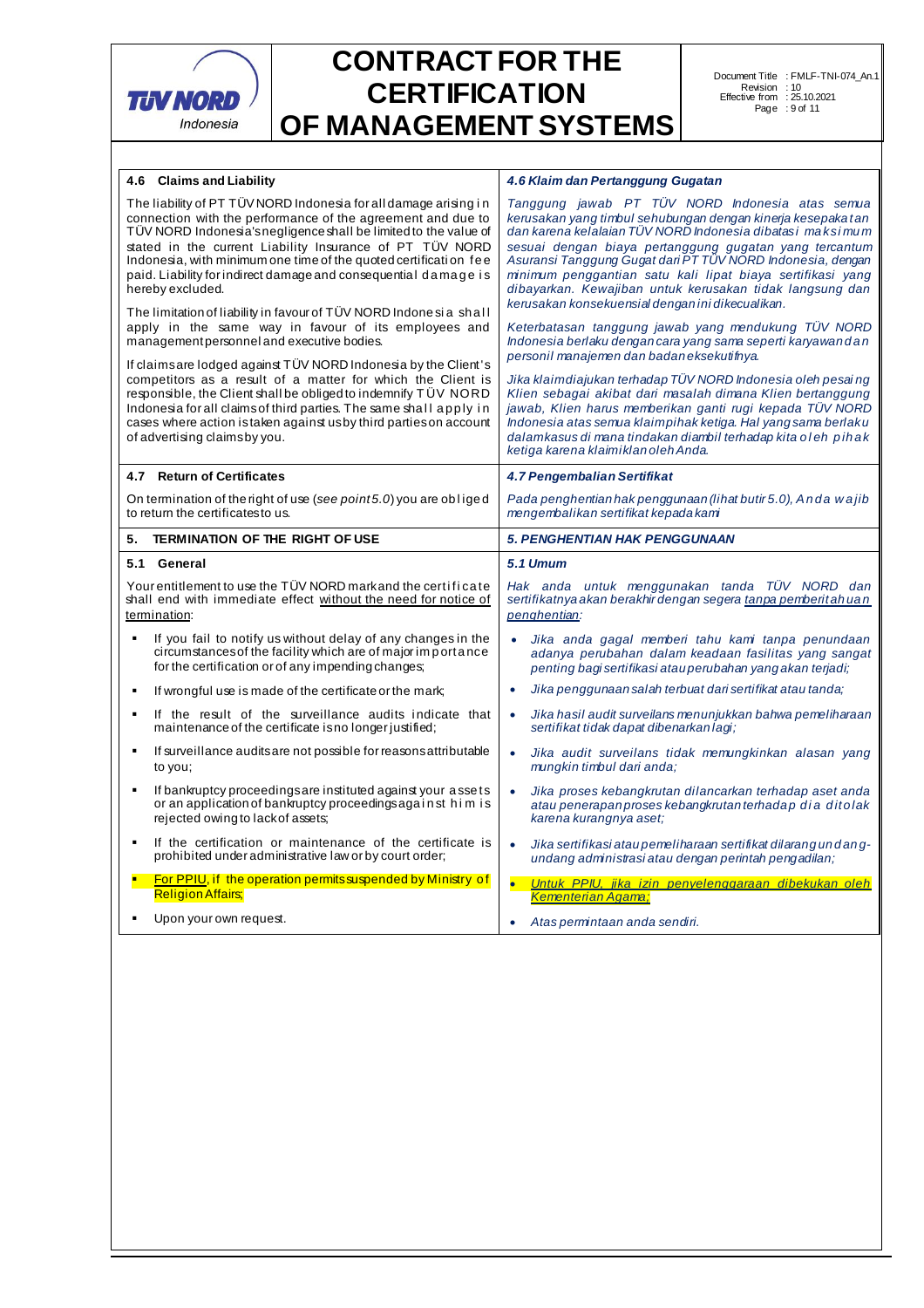

| 5.2 Suspension and Withdraw al of Certification                                                                                                                                                                                                                                                                                                                                                                                                                           | 5.2 Penangguhan dan Penarikan Sertifikasi                                                                                                                                                                                                                                                                                                                                                                                                                                                |  |  |
|---------------------------------------------------------------------------------------------------------------------------------------------------------------------------------------------------------------------------------------------------------------------------------------------------------------------------------------------------------------------------------------------------------------------------------------------------------------------------|------------------------------------------------------------------------------------------------------------------------------------------------------------------------------------------------------------------------------------------------------------------------------------------------------------------------------------------------------------------------------------------------------------------------------------------------------------------------------------------|--|--|
| We are, if reasons itemised above arise, entitled to either<br>suspend the certificate for a limited period, or to withdraw the<br>certificate and declare it invalid. We will publish notification of<br>suspension or withdrawal in our list of certified clients.                                                                                                                                                                                                      | Kam, jika alasan yang disebutkan di atas muncul, berha kuntuk<br>menangguhkan sertifikat untuk jangka waktu terbatas, atau untuk<br>menarik sertifikat dan menyatakannya tidak berlaku. Kami akan<br>menerbitkan pemberitahuan penangguhan atau penarikan dalam<br>daftar klien bersertifikasi kami.                                                                                                                                                                                     |  |  |
| We will inform you in writing about the reasons for suspension or<br>withdrawal. In case of suspension, you will be given a period of<br>time in which the reasons for suspension can be removed. If<br>necessary, we will conduct a special audit to verify that the<br>suspension can be removed.                                                                                                                                                                       | Kami akan memberitahukan secara tertulis tentang alasan<br>penangguhan atau penarikan. Jika terjadi penanggu han, Anda<br>akan diberi jangka waktu dimana alasan penangguhan dapat<br>dihapus. Jika perlu, kami akan melakukan audit khusus untuk<br>memastikan bahwa penangguhan tersebut dapat dihapus.                                                                                                                                                                                |  |  |
| If certificates are misused or a suspension is not removed within<br>the specified time, we will withdraw the certificates, declare the<br>certification invalid and remove the registration entry from our list<br>of certified clients.                                                                                                                                                                                                                                 | Jika sertifikat disalahgunakan atau penangguhan tidak dihapus<br>dalamwaktu yang ditentukan, kami akan mencabut sertifikatnya,<br>menyatakan bahwa sertifikasi tersebut tidak sah dan menghapus<br>entri registrasi dari daftar klien bersertifikasi kami.                                                                                                                                                                                                                               |  |  |
| You have the right to appeal a decision within 30 days from<br>notification, and are entitled to present your case before a panel<br>of the Certification Governing Board for arbitration.                                                                                                                                                                                                                                                                                | Anda memiliki hak untuk mengajukan banding atas keputusan<br>tersebut dalamwaktu 30 hari setelah pemberitahuan, dan berhak<br>mengajukan<br>kasus<br>Anda<br>di<br>depan<br>panel<br>Komite                                                                                                                                                                                                                                                                                              |  |  |
| If the certification is withdrawn, you lose entitlement to use the<br>mark or certification. You shall immediately cease to use existing                                                                                                                                                                                                                                                                                                                                  | Ketidakberpihakan untuk arbitrase.                                                                                                                                                                                                                                                                                                                                                                                                                                                       |  |  |
| documents, media, advertising, publicity etc. bearing the mark or<br>making reference to the certification as from the effectiveness of<br>the cancellation of the certification.                                                                                                                                                                                                                                                                                         | Jika sertifikasi ditarik, Anda kehilangan hak untuk mengguna kan<br>tanda atau sertifikasi. Anda harus segera berhenti menggunakan<br>dokumen, media, periklanan, publisitas, dll yang ada, yang<br>memuat tanda atau referensi sertifikasi karena efektifnya<br>pembatalan sertifikasi.                                                                                                                                                                                                 |  |  |
| 5.3 Withdrawal of Accreditation                                                                                                                                                                                                                                                                                                                                                                                                                                           | 5.3 Penarikan Akreditasi                                                                                                                                                                                                                                                                                                                                                                                                                                                                 |  |  |
| If the accreditation under which your management system has<br>been certified is withdrawn from us, you shall immediately cease<br>use of any stationery and literature bearing the mark.                                                                                                                                                                                                                                                                                 | Jika akreditasi yang telah disertifikasi oleh sistem manajemen<br>Anda ditarik dari kami, Anda harus segera menghentikan<br>penggunaan alat tulis dan literatur yang memuat tanda-tanda<br>tersebut.                                                                                                                                                                                                                                                                                     |  |  |
| 5.4 Loss of Entitlement for other Reasons                                                                                                                                                                                                                                                                                                                                                                                                                                 | 5.4 Kehilangan Hak Atas Alasan Lain                                                                                                                                                                                                                                                                                                                                                                                                                                                      |  |  |
| Entitlement to use the mark or certification shall expire<br>automatically on expiration of the validity of the certification and if<br>there is any wilful or grossly negligent violation of the provisions of<br>thisdocument.                                                                                                                                                                                                                                          | Hak penggunaan tanda atau sertifikasi akan kadaluwarsa seca ra<br>otomatis pada saat berakhirnya masa berlakunya sertifika si dan<br>jika ada pelanggaran yang disengaja atau sangat lalai terhadap<br>ketentuan dokumen ini.                                                                                                                                                                                                                                                            |  |  |
| 5.5<br><b>Duration of contract</b>                                                                                                                                                                                                                                                                                                                                                                                                                                        | 5.5 Durasi kontrak                                                                                                                                                                                                                                                                                                                                                                                                                                                                       |  |  |
| This contract shall come into force when the quotation as the<br>main document of this annexissigned by both parties and this<br>contract is valid until the end of your certificate. In case of any<br>revision of the contract's content, you will be informed and the<br>contract will be renewed and sent backto you, while the validity is<br>following the previous contract.                                                                                       | Perjanjian ini mulai berlaku pada saat dokumen penawaran<br>sebagai dokumen induk dari lampiran ini ditandatangani oleh<br>kedua belah pihak dan kontrak ini berlaku sampai dengan masa<br>akhir dari sertifikat Anda. Ketika ada perubahan konten kontrak,<br>Anda akan diinformasikan dan kontrak akan diperbaharui dan<br>diberikan kembalike Anda, sedangkan untuk masa berlakunya<br>akan mengikuti kontrak sebelumnya.                                                             |  |  |
| 6. Pending and Cancellation                                                                                                                                                                                                                                                                                                                                                                                                                                               | 6. Penundaan dan Pembatalan                                                                                                                                                                                                                                                                                                                                                                                                                                                              |  |  |
| If prior to a previously confirmed visit the client then postpones it<br>within one weekbefore audit execution, 50% from the total cost of<br>the current year after tax will be charge. While pending the audit<br>one day before 100% from the total cost of the current year after<br>tax will be charge.                                                                                                                                                              | Jika sebelum kunjungan yang dikonfirmasi sebelumnya klien<br>kemudian menunda audit dalam satu minggu sebelum<br>pelaksanaan audit, kami akan mengenakan biaya 50% dari total<br>biaya tahun tersebut setelah pajak. Untuk penundaan audit 1 hari<br>sebelumnya akan dikenakan biaya 100% dari total biaya tahun<br>tersebut setelah pajak.                                                                                                                                              |  |  |
| For cancelling the contract, 100% from the total first year cost<br>after tax will be charged                                                                                                                                                                                                                                                                                                                                                                             | Untuk pembatalan kontrak dalam satu minggu sebelum<br>pelaksanaan audit, kami akan membebankan 100% dari total<br>biaya tahun pertama setelah pajak.                                                                                                                                                                                                                                                                                                                                     |  |  |
| 7. Term of Payment                                                                                                                                                                                                                                                                                                                                                                                                                                                        | 7. Ketentuan Pembayaran                                                                                                                                                                                                                                                                                                                                                                                                                                                                  |  |  |
| Payment due from the client under this agreement shall be paid in<br>full in the currency specified within the first 60 days from invoice<br>date. Late charge payment will be borned after 60 daysas much<br>as 3%. Another 1% from the accumulated current value will be<br>added each month after until the payment is being settled. Any<br>other terms of payment following your internal rules shall be<br>communicated and agreed on before signing the quotation. | Pembayaran yang jatuh tempo berdasarkan perjanjian ini harus<br>dibayar penuh dalammata uang yang ditentukan dalam 60 hari<br>sejak tanggal faktur. Keterlambatan pembayaran akan dikenakan<br>setelah 60 hari sebesar 3%. 1% dari akumulasi nilai terakhir akan<br>ditambahkan setiap bulan setelahnya sampai pembayaran<br>dilakukan. Jika ada persyaratan lainnya sesuai dengan peraturan<br>perusahaan Anda wajib dikomunikasikan dan disetujui sebelum<br>penawaran ditandatangani. |  |  |
|                                                                                                                                                                                                                                                                                                                                                                                                                                                                           |                                                                                                                                                                                                                                                                                                                                                                                                                                                                                          |  |  |